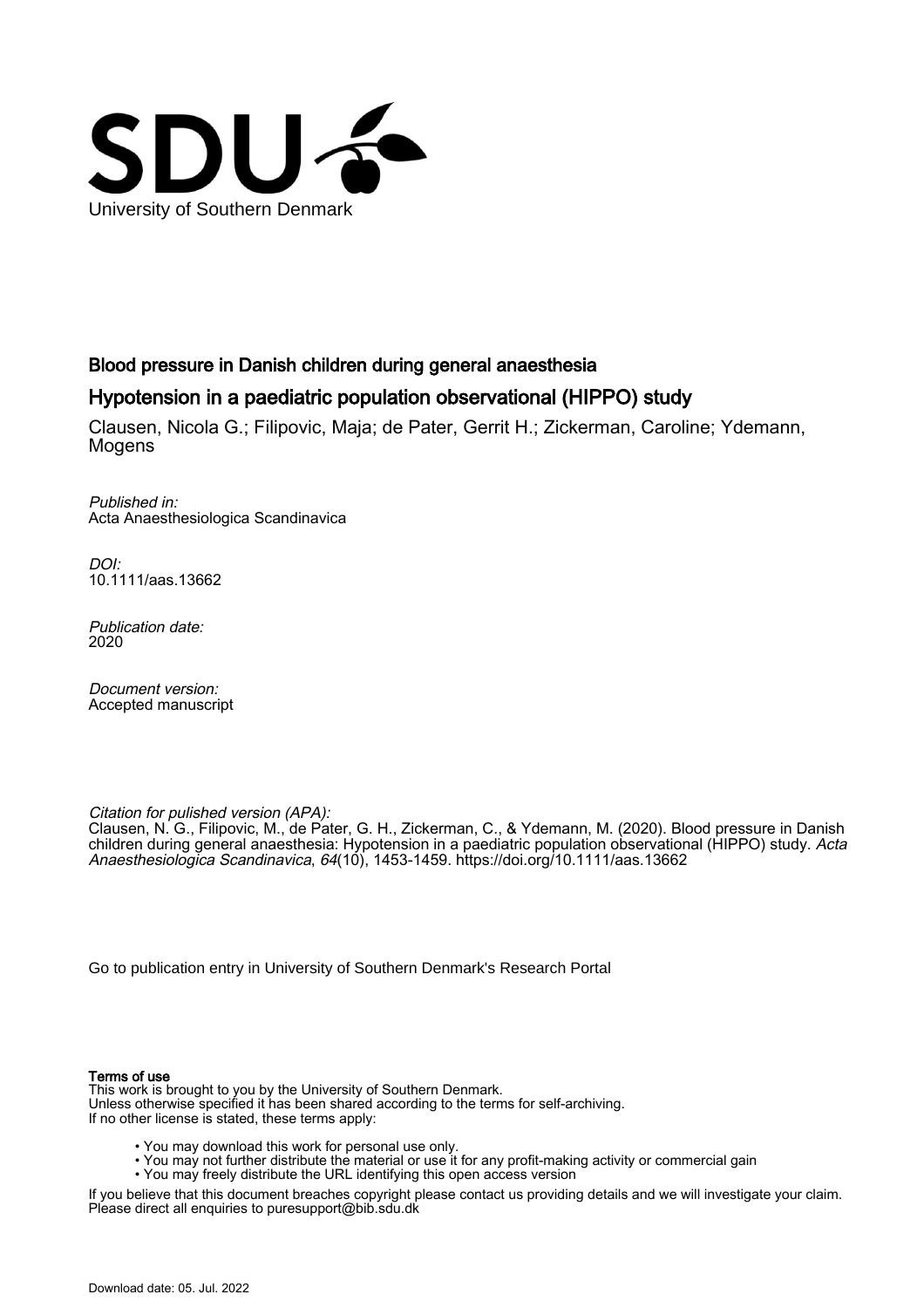

# MS NICOLA GROES CLAUSEN (Orcid ID : 0000-0002-3590-5171)



Blood pressure in Danish children during general anaesthesia: Hypotension in a Paediatric Population Observational (HIPPO) Study

### **Authors**

Nicola G. Clausen

Maja Filipovic<sup>2</sup>

Gerrit H. de Pater<sup>3</sup>

Caroline Zickerman<sup>4</sup>

Mogens Ydemann<sup>2</sup>

# **Affiliations:**

<sup>1</sup>Anaesthesia and Intensive Care, University Hospital Odense, Odense;

<sup>2</sup>Department of Neuroanesthesiology and intensive care, Rigshospitalet, Copenhagen, Denmark;

<sup>3</sup>Department of Anesthesiology and Intensive Care, Haukeland University Hospital, Bergen, Norway;

<sup>4</sup>Department of Surgical and Perioperative Sciences, Anesthesiology and Intensive Care Medicine, Umeå University, Umeå, Sweden

Short title: Children's blood pressure in anaesthesia

#Corresponding author

Dept Anaesthesia and Intensive Care

This is the author manuscript accepted for publication and has undergone full peer review but has not been through the copyediting, typesetting, pagination and proofreading process, which may lead to differences between this version and the [Version of Record](https://doi.org/10.1111/AAS.13662). Please cite this article as [doi:](https://doi.org/10.1111/AAS.13662)  [10.1111/AAS.13662](https://doi.org/10.1111/AAS.13662)

This article is protected by copyright. All rights reserved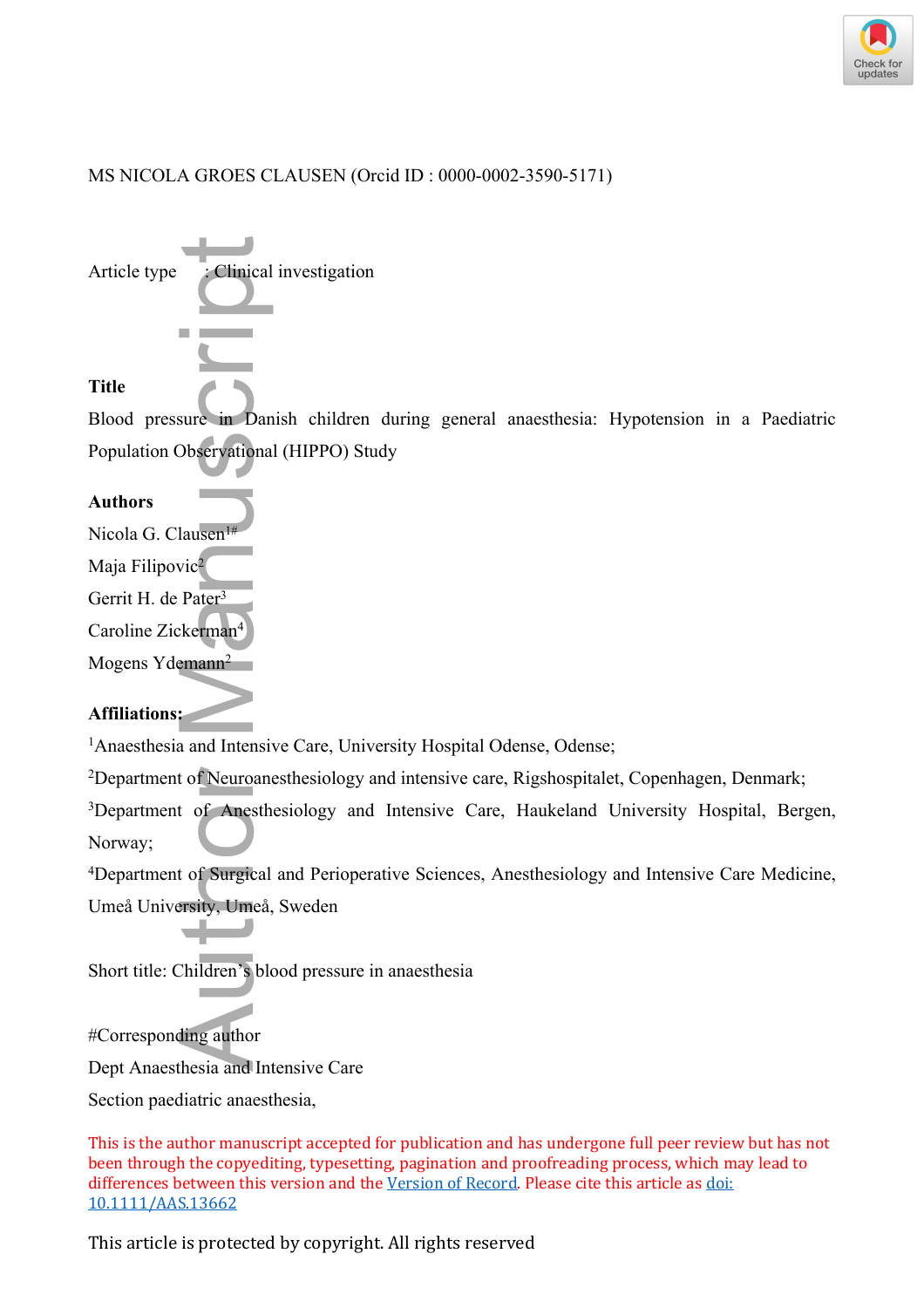J.B.Winsløwsvej 4 DK-5000 Odense Phone: +45 65412547 Email: [Nicola.Groes.Clausen2@rsyd.dk](mailto:Nicola.Groes.Clausen2@rsyd.dk) Conflicts of interest: None to declare Word count: 2044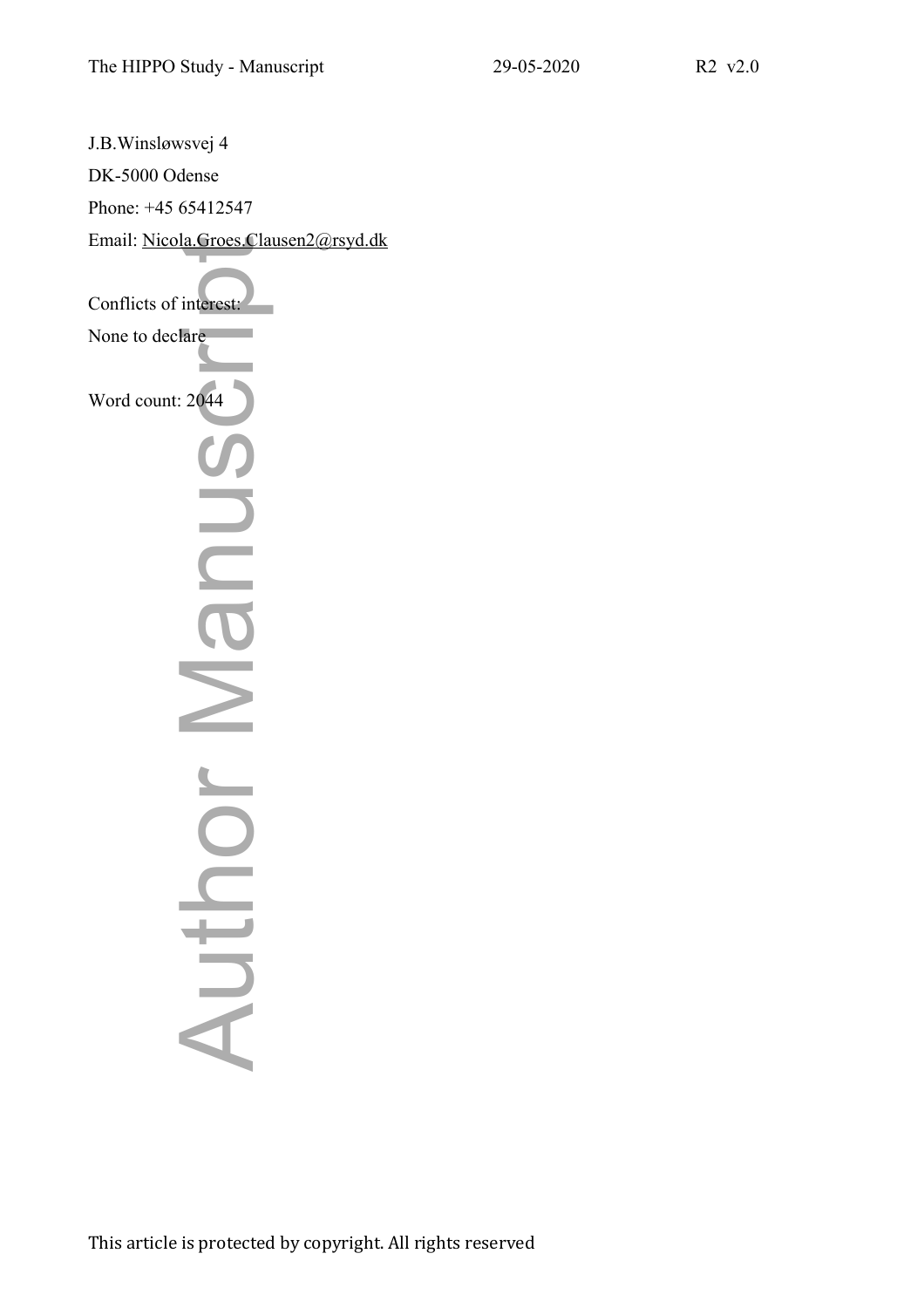#### **Abstract**

#### **Background**

In Denmark, thousands of infants and children require general anaesthesia annually. Hypotension during general anaesthesia might reduce cerebral blood flow and oxygen delivery to the brain. Safe lower limits of blood pressure are ill defined. The *Hypotension in Paediatric Populations Observational* study objective was to assess blood pressure in Danish children during general anaesthesia.

#### **Methods**

This study is a prospective observational multicentre study. Primary outcomes were mean arterial blood pressures in children aged  $0 - 12$  years. Lowest mean arterial blood pressure, intervention thresholds to increase blood pressure and type of intervention were secondary outcomes. Premature infants and children scheduled for cardio-thoracic surgery were excluded. Blood pressures were measured by oscillometry or invasively. during general anaesthesia might<br>lower limits of blood pressure<br>Observational study objective w<br>anaesthesia.<br>**Methods**<br>This study is a **prospective** observational study objective<br>blood pressures in children aged<br>thresholds

#### **Results**

In total, 726 patients were included. In children <1 year median arterial pressure was 51mmHg, (interquartile range; 43-58) and increased to 58mmHg (interquartile range; 52-65) for 12 year old children. In 32 patients 49 actions were taken to modulate blood pressure. Pre-induction blood pressures were recorded for 29%.

#### **Conclusion**

This study presents pragmatic, multicentre, prospectively collected observations of blood pressure in children undergoing general anaesthesia in usual practice. In the youngest infants, variability in blood pressure appears to be large. Measurement of blood pressure is recommended during every general anaesthesia and in children of all ages. Safe ranges of blood pressure remain to be defined.

Word count: 216

# **Editorial Comment:**

Perioperative blood pressure levels, and low blood pressure related to general anesthesia in children continues to be a matter of concern for clinicians. In this prospective Danish multicenter observational study of children under going general anesthesia, mean arterial blood pressure was found to be highly variable,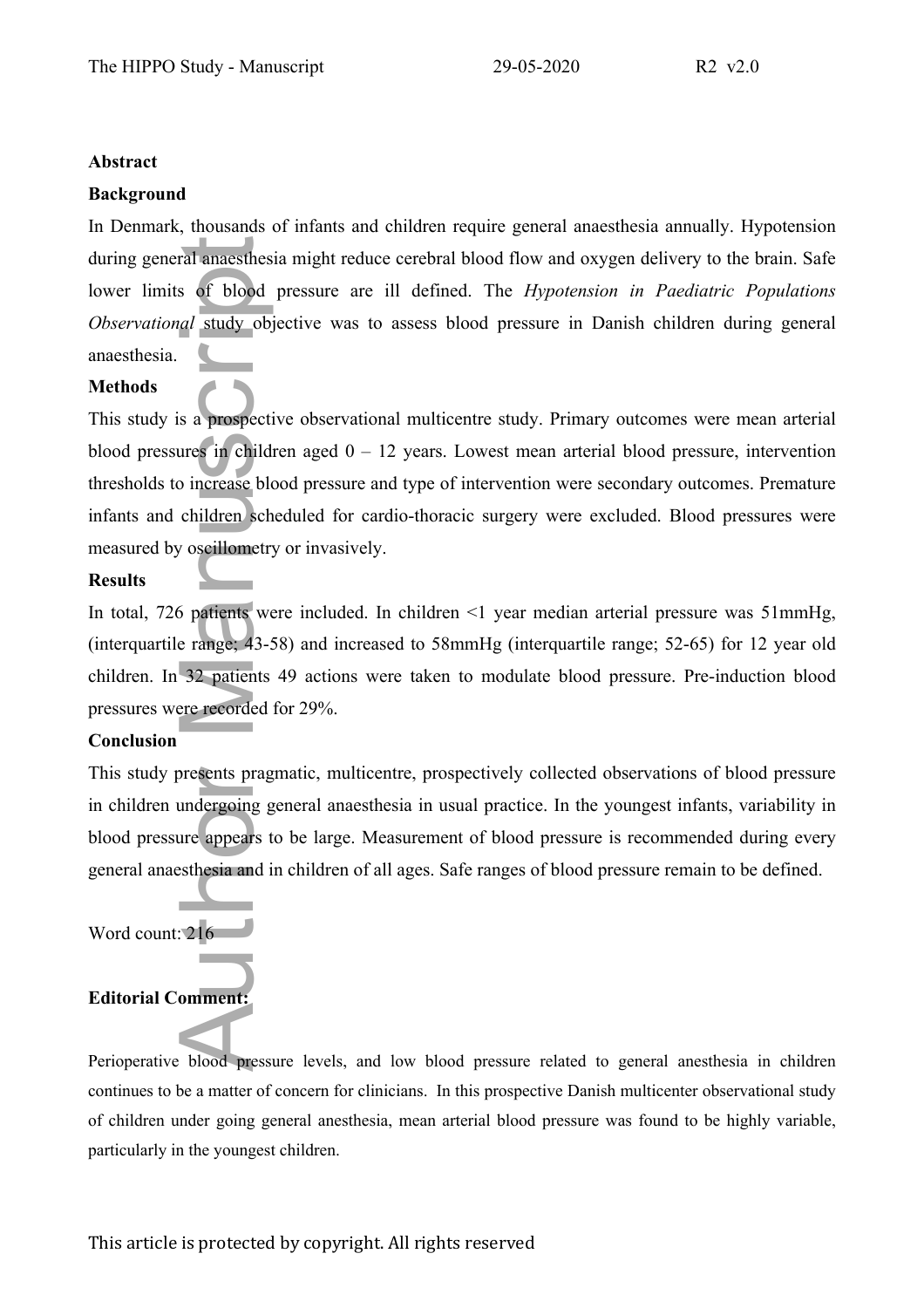#### **Introduction**

Each year, thousands of infants and children require general anaesthesia (GA) in Denmark. Although complications are rare, the occurrence of respiratory, cardiovascular, allergic and neurologic incidents might lead to major disability.(1, 2) In order to prevent detrimental effects occurring in the perioperative period, maintenance of physiologic homeostasis, i.e. normotension, is considered a key element. Low blood pressure (hypotension) during GA is suspected to reduce cerebral blood flow, decreasing oxygen delivery to the brain.(3) In 4-6 weeks old piglets, a reduction in partial pressure of oxygen in brain tissue ( $Pb<sub>1</sub>$ ) was seen when mean arterial blood pressure (MAP) was decreased to 35-38 and 27-30 mmHg, described as 'moderate' and 'severe' arterial hypotension, respectively.(4) ncidents might<br>the perioper<br>a key element<br>ood flow, de<br>partial press<br>AP) was developed<br>tension, respectively<br>attension, respectively<br>attension, respectively<br>attension must be veloped<br>the surfering an<br>the blood press<br>essee

In an observational multicentre study assessing the incidence of severe critical events in paediatric anaesthesia, hypotension was reported in 384 cases comprising 54.9% of specific cardiovascular adverse events*.* (5-7) Hypotension was identified as the plausible precursory cause in two infants out of nine suffering an episode of cardiac arrest. Of note, it was left to the clinicians in charge to decide which blood pressure levels resembled 'hypotension'.

Based on these and similar findings, particular attention has been paid to potential consequences of perioperative low blood pressure in infants and children.(8) However, the safe lower limits of blood pressure are ill defined.

The *Hypotension In Paediatric Populations Observational* (HIPPO) study objective was to assess blood pressure in Danish children during GA. MAP in children aged  $0 - 12$  years were collected as primary outcome. Secondary outcomes were lowest MAP, MAP threshold for intervention and type of intervention done to increase blood pressure.

**Methods**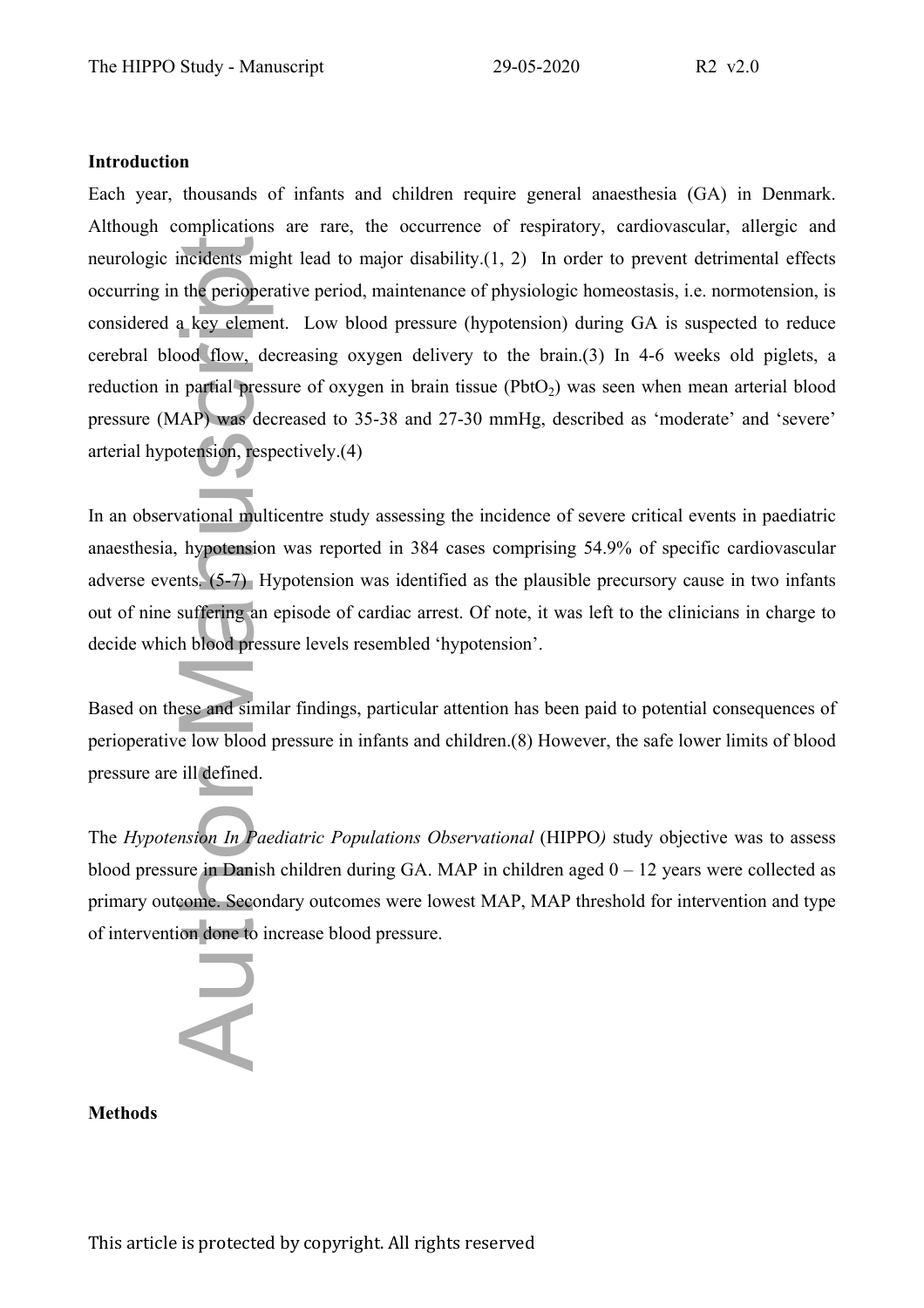The study was designed as an observational, prospective multicentre trial.

Over a 15 week period in spring 2019 the study was conducted at 20 different Danish hospitals. During two consecutive weeks, paediatric patients aged 0 - 12 years scheduled at each site for emergency or elective procedures in sedation or GA were included. Exclusion criteria were prematurity at time of procedure and cardio-thoracic surgery. Preparation for surgery and anaesthesia, anaesthesia induction and –maintenance, and postoperative observation was conducted according to departmental standards and not influenced by data collection.

On arrival in the operating room, demographic data (age, weight, classification according to American Society of Anaesthesia (ASA), gender, status of prematurity at birth, means of airway management, type of anaesthesia induction and maintenance, type of surgery/procedure) of the child were recorded by the anaesthetist or nurse anaesthetist in charge of the patient. Pre-induction blood pressure was recorded according to the standard procedure of the different sites. Study data were recorded continuously during the procedure and collected by the local investigator after completion of the study period.

MAP, systolic and diastolic pressure measured in mmHg, pulse frequency as beats per minute and oxygen saturation by pulse oximetry were measured at time points according to departmental standards and recorded on the HIPPO- datasheet at 5minute intervals. If boli of fluid (> 5 ml/kg) or vasoactive drugs were administered, the type and dose were recorded and the time point was marked. Adjustment of anaesthesia depth was not considered an intervention.

Source data were filed into a database by members of the study group. The input form included automated checks for e.g. double registration. If systolic and diastolic pressures but not mean arterial pressures were recorded, MAP was calculated using the formula:  $MAP = (d iastolic$ pressure x 2) + systolic pressure) / 3. The lowest MAP from each patient was used to calculate mean-low-MAPs for each age group. In case of a single measurement, this value was registered as the lowest MAP. We assumed that the values recorded were valid and that artefacts would have been corrected before logged on the data-sheet. Descriptive statistics were calculated using Microsoft Excel for Mac (version 16.27) and RStudio (version 1.1.463), count data were double checked and descriptive coding used. Results were presented as number (percentage), mean  $\pm$  SD or emergency or elective proor<br>prematurity at time of pr<br>anaesthesia, anaesthesia indu<br>according to departmental st:<br>On arrival in the operating<br>American Society of Anaes<br>management, type of anaes<br>child were recorded by the a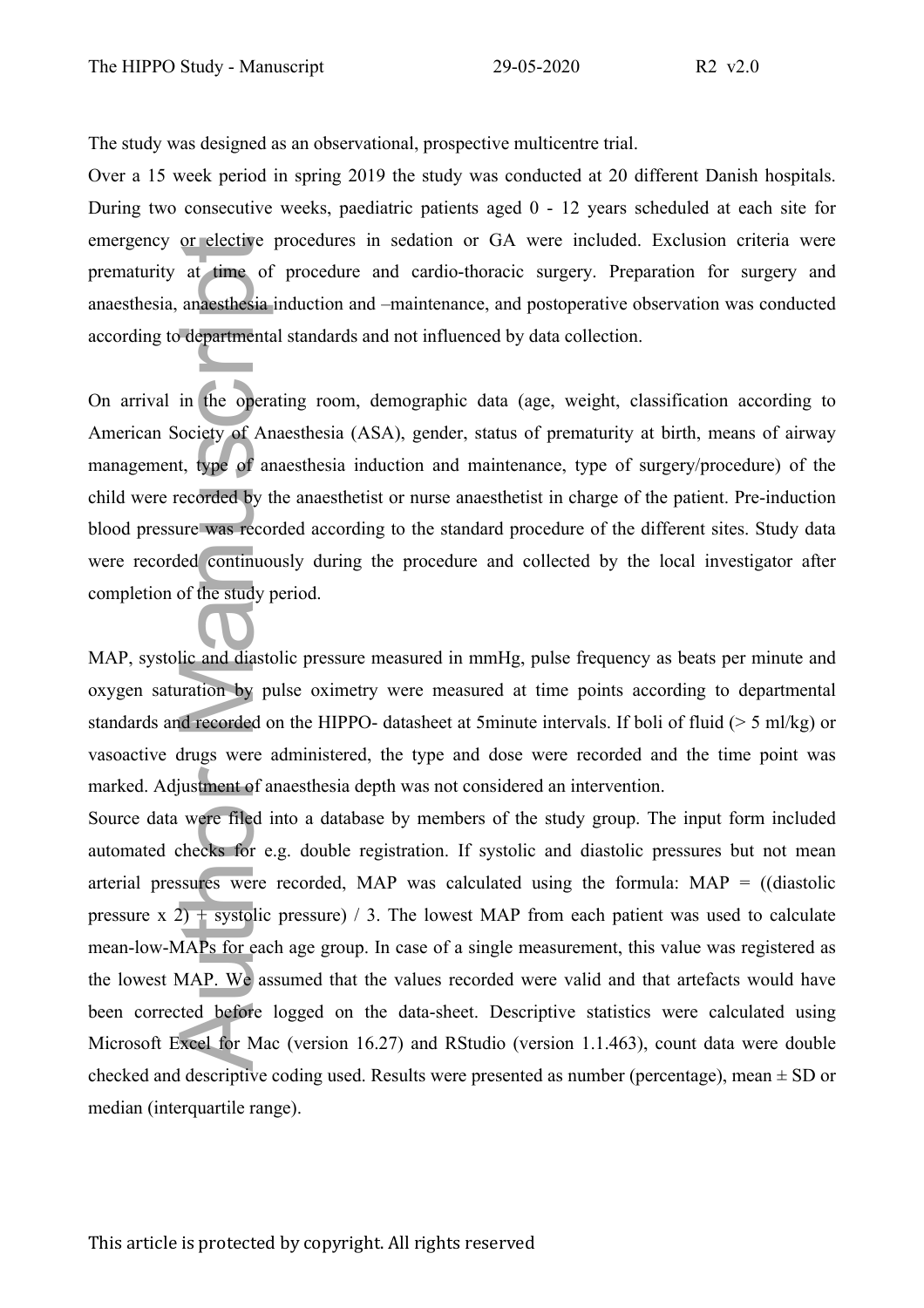The study was initiated by the authors as part of the Inter-Nordic fellowship in Paediatric Anaesthesia & Intensive Care medicine 2017-19, organized by the Scandinavian Society of Anaesthesiology and Intensive Care (SSAI). Study conductance was in accordance with the Helsinki Declaration and all data were recorded anonymously. With reference to the ruling 'Act on Research Ethics Review of Health Research Projects' of Nov 13<sup>th</sup> 2018, this study did not comply with the definition of a health research project (Part 2 'Definitions', Section 2). Hence, no ethical approval or parental consent was required (Supplement 1). All expenses were covered by departmental funds.

# **Results**

A total of 738 patients were included initially. Twelve patients were found to be ineligible (age limit exceeded, status of prematurity, source datasheets unreadable or age/weight mismatch) leaving data from 726 patients – a total of 7453 measurements, excluding pre-induction values - to be analysed. All age groups were homogenous with regard to demographic characteristics (Table 1) except for males being overrepresented in most groups. Procedures most frequently performed were otorhinolaryngological, gastrosurgical and orthopaedic (Table 2). Endotracheal tubes (ETT) were preferred in patients below 3 years of age (Table 1), and mask induction outnumbered intravenous induction in children 0 – 4 years, while intravenous maintenance predominated in all groups (Table 1). From 1 Declaration and all data were recorded anonymously. With reference the procedure of Health Research Projects' of Nov 13\* 2018<br>with the definition of a health research project (Part 2 'Definitions', Sepproval or pare

Primary outcome: Median, interquartile ranges and outliers of blood pressures measured in each age group are presented in Figure 1.

Secondary outcomes: For patients < 1 year old median of MAP (meanMAP) and lowest MAP (meanMAP<sub>LOW</sub>) was 47 mmHg (interquartile range; 38-58) (Figure 2). These readings increased to median  $MAP_{LOW}$  51mmHg (interquartile range; 46-58) in 12 year old patients.

During the course of anaesthesia 32 patients (4.4%) received either one or more fluid boli (n=20) or vasoactive drugs (n=29) to adjust blood pressure (Table 3). Individual MAP at time points of intervention is illustrated in Figure 3.

Overall, blood pressure was not measured at any point during the anaesthesia in 81 patients (11%), predominantly among the youngest age groups (Table 4). In addition, the fraction of patients with missing pre-induction blood pressure measurement was higher in the lowest age groups, ranging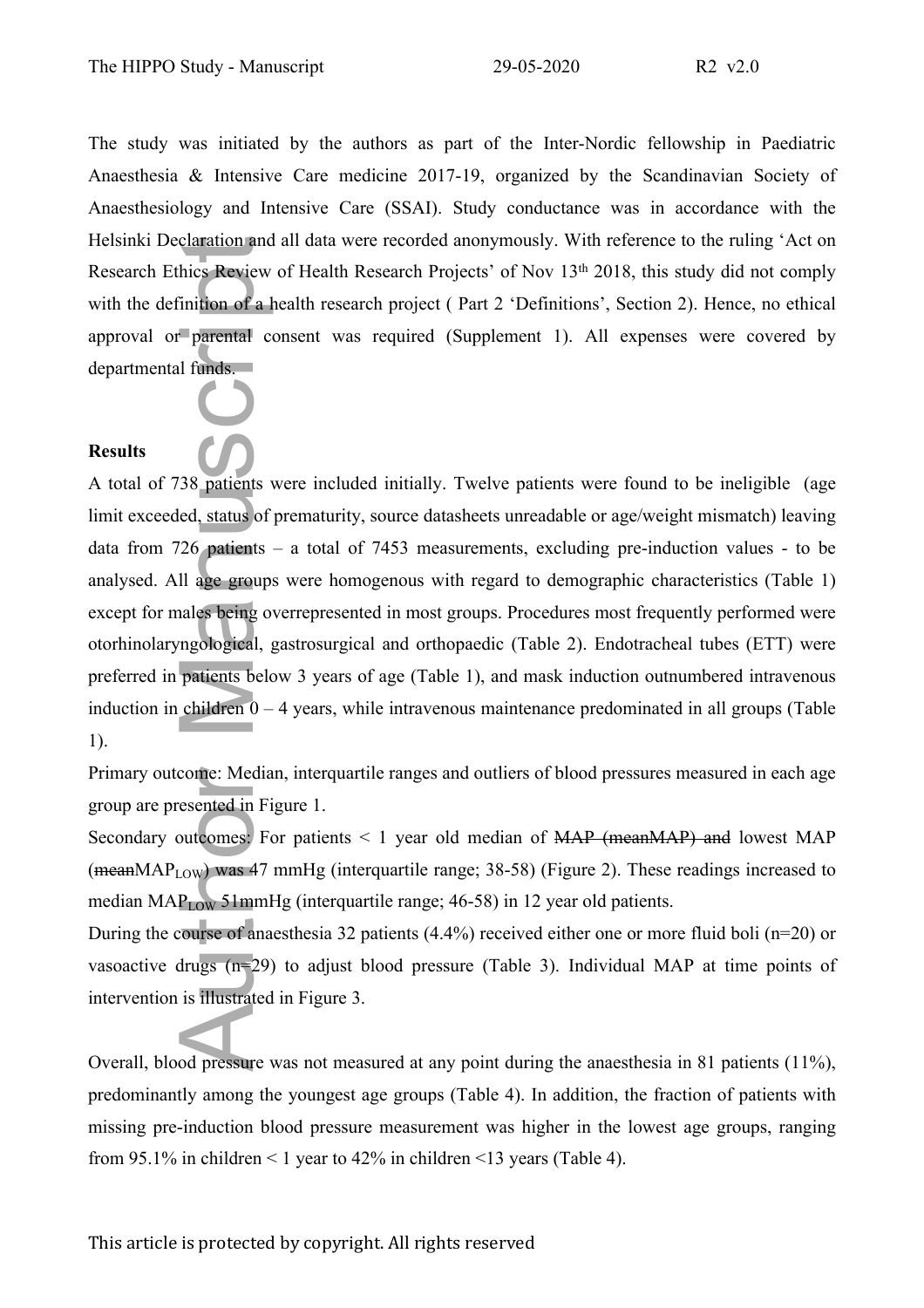#### **Discussion**

This observational study presents prospectively collected, multi-centre pragmatic MAP results in children undergoing GA in routine practice. Data from >700 children anaesthetized at a large number of Danish centres were included. In 89% of cases, blood pressure was measured as standard care. Of note, current blood pressure reference values are derived from population-based studies in healthy non-anaesthetized children. As a consequence, for children undergoing GA, safe ranges of blood pressure are not known. The lack of consensus on clear definitions of 'hypotension' might explain why, in the current data, the trigger values for intervention vary from MAP 25 to 45 mmHg in 0 year old children, MAP 50 to 75 mmHg in 7 year olds and 40 – 89 mmHg in children 11 years of age.

Recently, de Graaff et al reported reference values for non-invasive blood pressure (NIBP) of 116,362 anaesthetized children, derived in a register-based retrospective study conducted at multiple international centres.(9) Blood pressures were obtained by oscillometry and reported as systolic, diastolic and mean pressures. The 50<sup>th</sup> percentile of mean blood pressure ranged from 46 mmHg in the youngest (age 0 years) and increased throughout the age groups to reach 94 mmHg in children 12 years old. Current data lie well within these ranges.

Interestingly, when paediatric anaesthetists were asked to define significant intraoperative hypotension, the reported threshold values varied significantly. (10) In the same survey study, members from two different paediatric anaesthesia societies disagreed on the importance of preinduction baseline values of blood pressure and which rate of decrease from baseline should be considered important. In the existing literature, various definitions of 'hypotension' have been proposed based on cerebral perfusion and brain tissue oxygenation. Rhondali et al referred to hypotension during sevoflurane anaesthesia as a relative decrease of blood pressures obtained awake. Flow velocity in the cerebral middle artery as assessed by transcranial Doppler sonography was reduced if MAP decreased >20% in infants <6 months and >40% in infants >6 months).(11) In another study the same group of authors defined hypotension as absolute values of MAP <35 mmHg in patients  $\leq 6$  months and  $\leq 43$  mmHg in patients  $\geq 6$  months.(12) This was based on the This observational study presents prospectively collected, multi-centre pragmatic MAP results in<br>bilidren undergoing (31A in routine practice. Data from 2-700 children anasothetized at a large<br>number of Damisti centre inc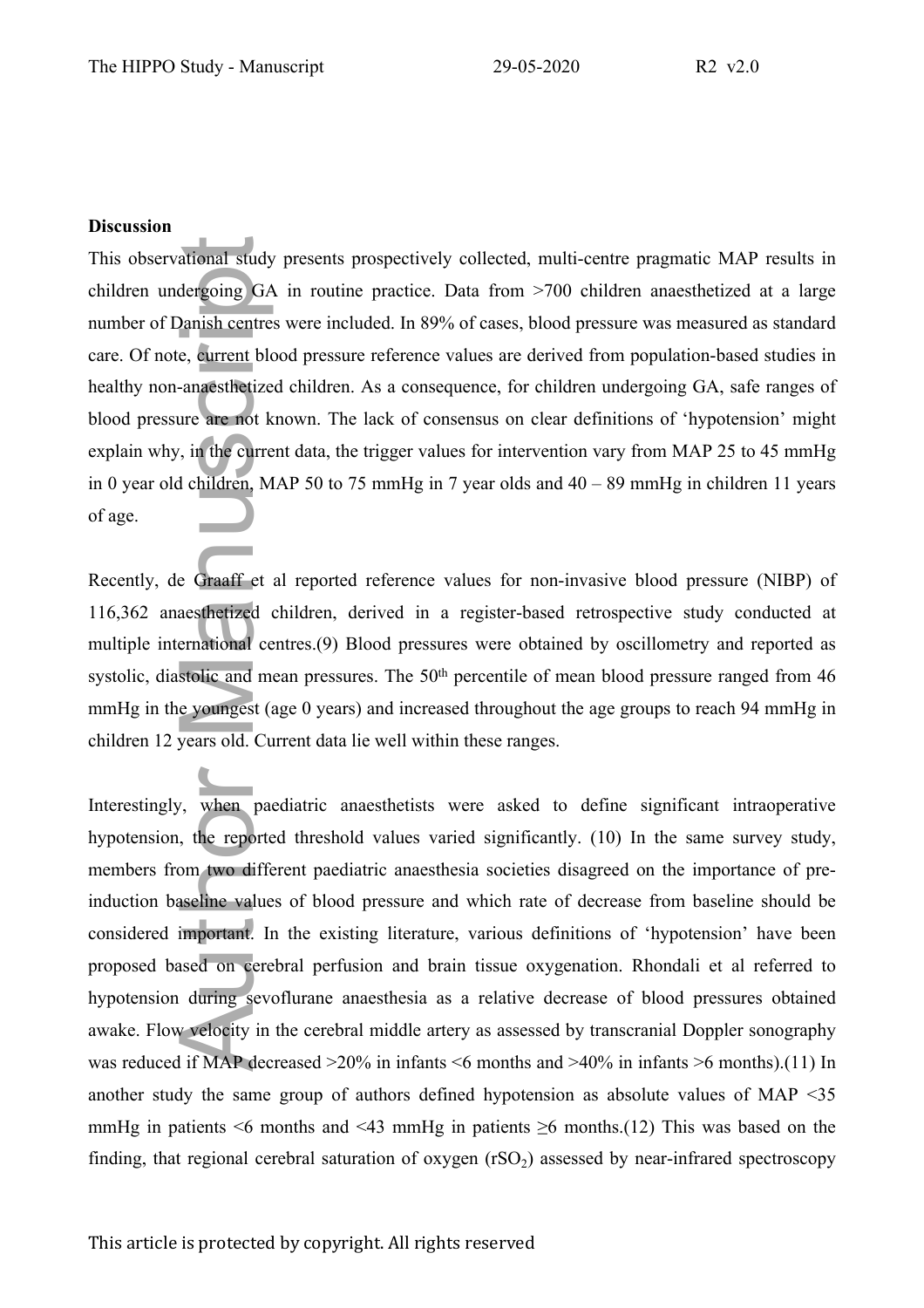(NIRS) dropped significantly, if MAP was lowered below these values. Michelet et al considered a decrease of 20% as 'hypotension' in infants <3 months comparing awake values of systolic blood pressure (SBP) to values obtained after induction of GA.(13) In a preclinical setup on piglets of ages which approximate 18 months old children with regard to brain development, Ringer et al associated various MAP ranges with  $PbtO<sub>2</sub>$ .(4) Mean arterial pressures of 35-38mmHg (= "moderate hypotension (mHT)") and 27-30mmHg (= "severe hypotension (sHT)") were chosen. It was observed that  $P_1$ <sup>2</sup> decreased significantly immediately after inducing hypotension with no difference between mHT and sHT.

Comparing the current data with these ranges, 30 children would have been exposed to moderate and 11 to severe hypotension (Supplement 2), potentially associated with reduced brain oxygenation.

Overall, in our data, MAP was lower in the youngest age groups. This finding is in accordance with the results of a recent randomized controlled study. Infants less than 60 conceptual weeks were scheduled for herniorraphy and assigned to either GA or regional anaesthesia (caudal block). Eighty seven percent of infants had a MAP of less than 45 mmHg.(5) A study using transcranial Doppler sonography showed significant variation in cerebral blood flow following a decrease in MAP from 62 to 39 mmHg in infants less than 6 months old. This suggests cerebral autoregulation to be immature in young infants, who might be particularly vulnerable to variations in MAP.(11) Yet, current data show the variation in MAP to be largest in the youngest age groups. Among the 11% of children who did not have their blood pressure measured at any point during anaesthesia a large proportion were children < 4 years old. Based on the findings cited above, it is strongly recommended to measure blood pressure continuously during GA in the youngest infants and to counteract large variation in blood pressure. It should be noted, however, that numerous factors influence cerebral autoregulation in children (e.g. age, anaesthesia, use of vasopressors, gender, temperature, inflammation, carbon dioxide) in an unfavourable way, resulting in inter-intervidual variation.(14) It might hence be impossible to select uniform safe blood pressure goals for all children undergoing anaesthesia. Consequently, in the individual child, occult cerebral hypoperfusion must be avoided by monitoring and optimizing relevant factors (e.g. oxygenation, ventilation, peripheral perfusion) besides blood pressure. are when the method with the mathematic of Homatham in the garet of Danish clientic or invariant the presentative of Danish clinical practice. The method of the oscillometric or the method to the oscillometric or the oscil

The strength of this study is the comprehensive collection of data. As a consequence, data are truly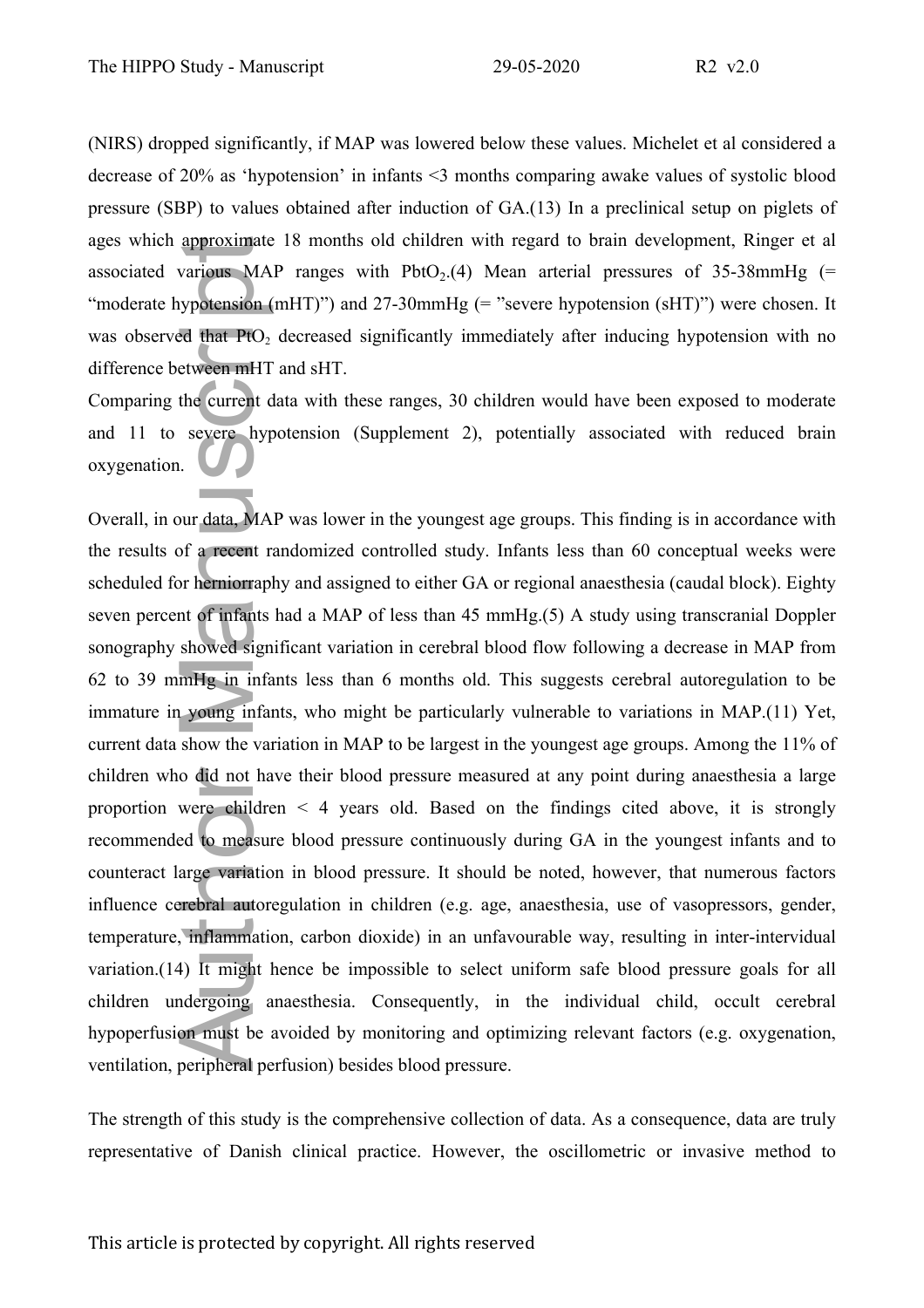measure blood pressure e.g. choice of appropriate size of inflatable cuff and site of measurement upper or lower extremity etc. was not standardized and data might have been under- or overestimated. Furthermore, we did not assess anaesthesia depth, amounts of analgesics administered or level of anxiety prior to induction. These variables are all known to influence blood pressure and might skew our results.

Organ specific outcomes were not assessed. In order to define ranges of blood pressure sufficient to meet oxygen demands of specific organs, their functions should have been properly evaluated and associated with levels of blood pressure. This was beyond the scope of this study. However, alleged complications of intraoperative hypotension comprise brain ischemia, kidney dysfunction, myocardial ischemia and multiple organ dysfunction.(15) All of these events are detrimental and hence the design of studies which assess appropriate outcomes in order to define safe limits of blood pressures are warranted. administered or level of anxiety prior to induction. I hese variations are approximated or definition of specific organs, their functions shared expecting derivations of specific organs, their functions of specific organs,

### **Conclusion**

This study has prospectively and pragmatically assessed blood pressure monitoring in children during GA in a range of routine practice. In the youngest and most vulnerable infants, the variability in mean arterial blood pressure appears to be large. In the same age group, measurement of blood pressure in practice appears to be inconsistent, although considered 'standard-of-care'. In order to prevent perioperative detrimental effects following blood pressure variation or hypotension, measurement of blood pressure is recommended during every GA and in children of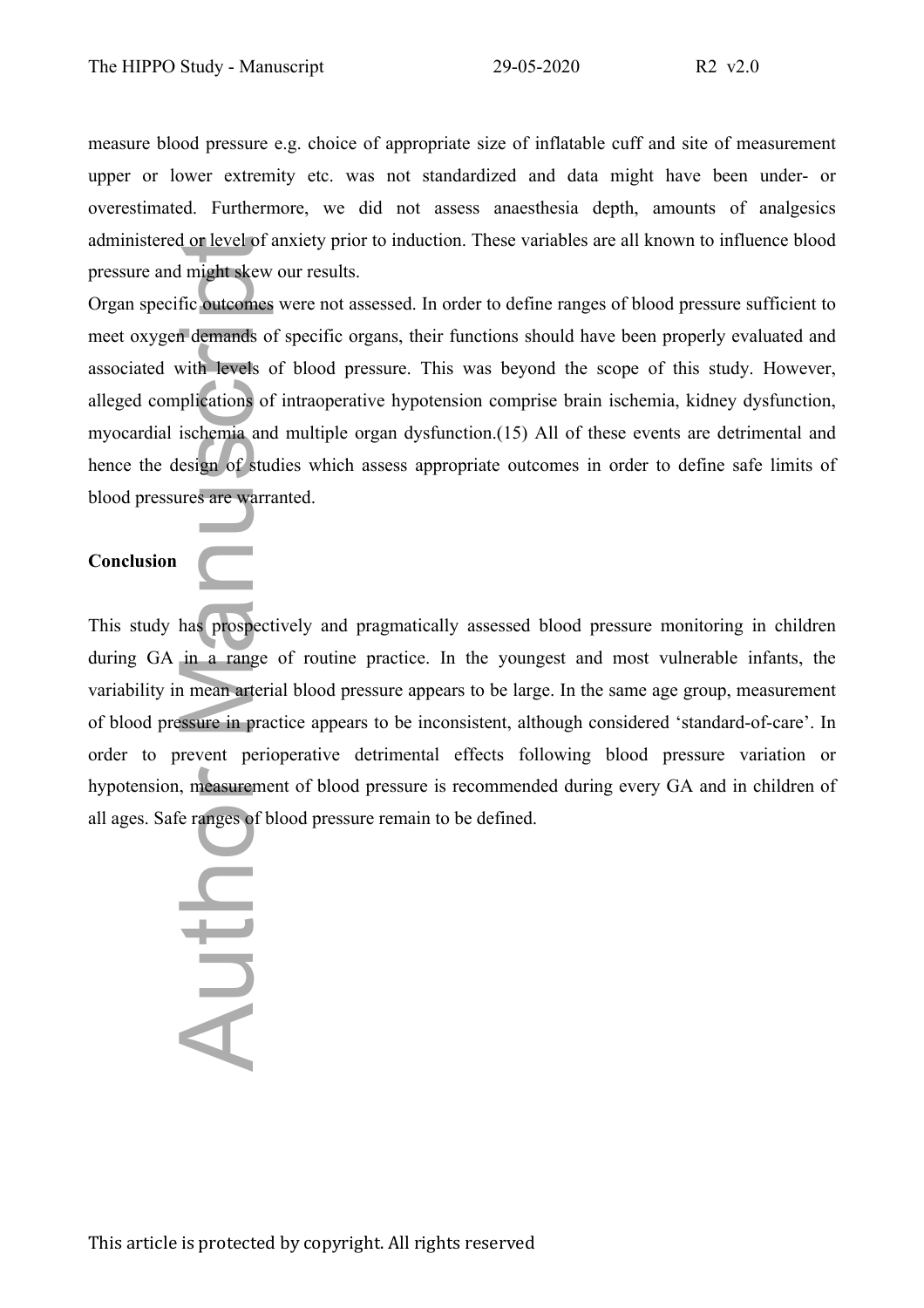**Conflicts of interest** None of the authors have any conflicts of interest to report. **Conflicts of interest<br>
None of the authors have<br>
Acknowledgements<br>
Funding statement:<br>
There was departmental<br>
Anaesthesiology, The Ju<br>
The study received suppo<br>
Medicine (SSAI) and we<br>
fellowship in paediatric a<br>
inputs** 

# **Acknowledgements**

Funding statement:

There was departmental funding for the study of DKK 5021,84 from Department of Anaesthesiology, The Juliane Marie Center, Rigshospitalet, Copenhagen, Denmark

The study received support from the Scandinavian Society of Anaesthesiology and Intensive Care Medicine (SSAI) and we are grateful to all the participants of, and faculty behind, the Inter Nordic fellowship in paediatric anaesthesia & intensive care medicine 2017-19 for their comments and inputs during the design of the study.

The participating departments and their staff: The Juliane Marie Center, Rigshospitalet, Copenhagen Denmark The Center of Head and Orthopaedics, Rigshospitalet

Department of Anaesthesiology, Herlev and Gentofte Hospital, Denmark Department of Anaesthesiology, Hvidovre Hospital, Denmark Department of Anaesthesiology, Glostrup, Denmark Department of Anaesthesiology, Nordsjællands Hospital, Denmark Department of Anaesthesiology, Zealand University Hospital Roskilde, Holbæk, Køge, Nykøbing Falster, Denmark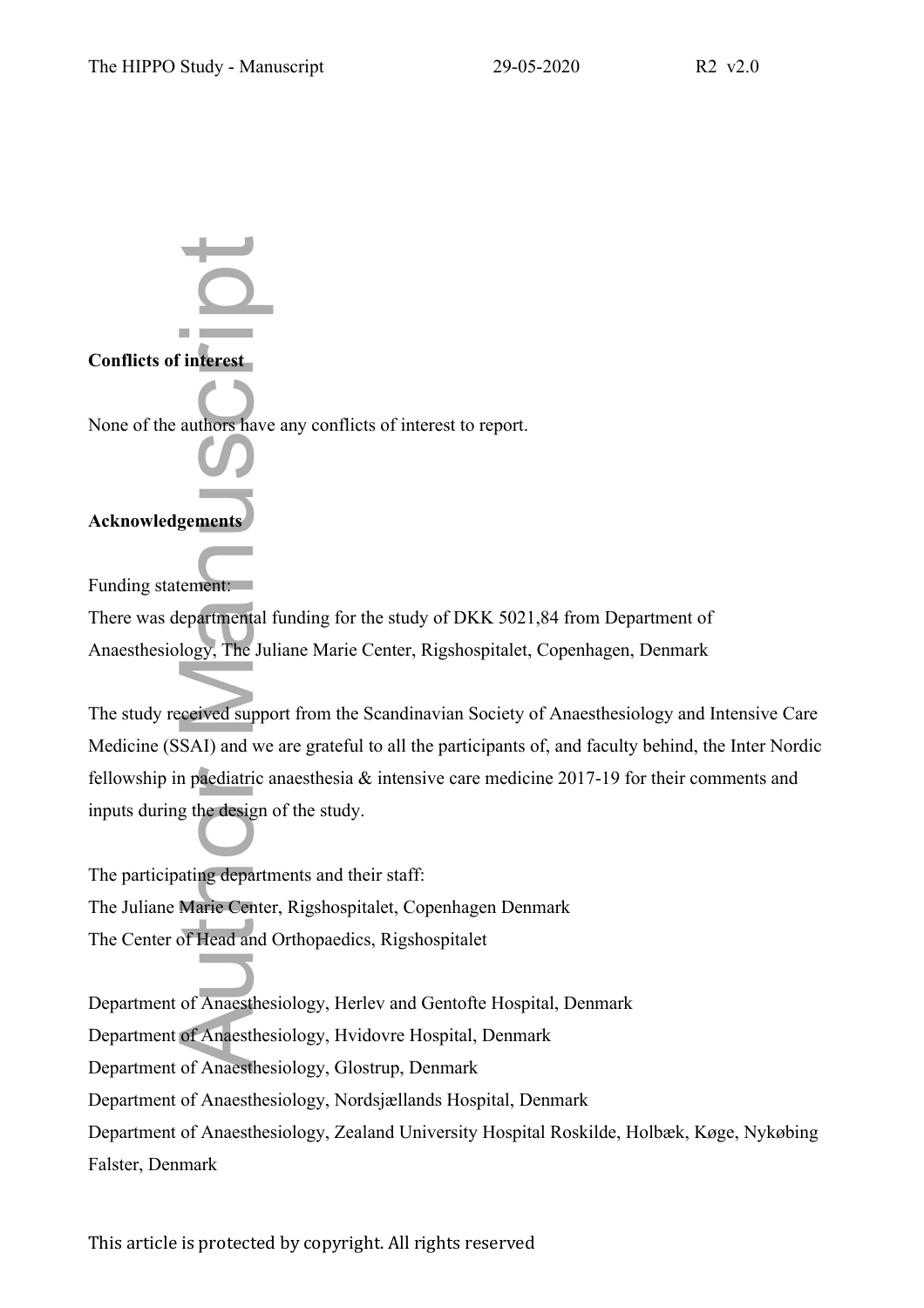Department of Anaesthesiology and Intensive Care, Viborg Regional Hospital, Denmark Department of Anaesthesiology and Intensive Care, Randers Regional Hospital, Denmark

# **Tables and Figures**

|                           | Department of Anesthesia, Regional Hospital West Jutland Herning and Holstebro, Denmark       |
|---------------------------|-----------------------------------------------------------------------------------------------|
|                           | Department of Anesthesiology and Intensive Care, Aarhus University Hospital, Denmark          |
|                           | Department of Anesthesia, Regions Hospital Nordjylland Hjørring, Denmark                      |
|                           |                                                                                               |
|                           | Department of Anesthesia and Intensive Care, Odense University Hospital, Denmark              |
|                           | Deptment of Anesthesiology, The Hospital of South West Jutland Esbjerg, Denmark               |
|                           | Department of Anesthesiology, South Jutland Hospital, Aabenraa and Sønderborg, Denmark        |
|                           | Department of Anesthesiology, Hospital Little Belt, Kolding and Vejle, Denmark                |
| <b>Tables and Figures</b> |                                                                                               |
| Table 1:                  | Patient characteristics                                                                       |
| Table 2:                  | Number of children in each type of surgery, per age in years                                  |
| Figure 1:                 | Median, interquartile ranges and outliers of mean arterial pressures, per age<br>group        |
| Figure 2:                 | Median, interquartile ranges and outliers of lowest mean arterial pressures, per<br>age group |
| Table 3:                  | Blood pressure modulating interventions registered.                                           |
| Figure 3:                 | Mean arterial pressure (MAP) at intervention, per age in years                                |
| Supplement 1:             | Research Ethics Committee document                                                            |
| Supplement 2:             | Sum of individual mean arterial pressure (MAP) measurements; fractions of                     |
|                           | children with MAP available before or at any time during anaesthesia, per age                 |
|                           | group                                                                                         |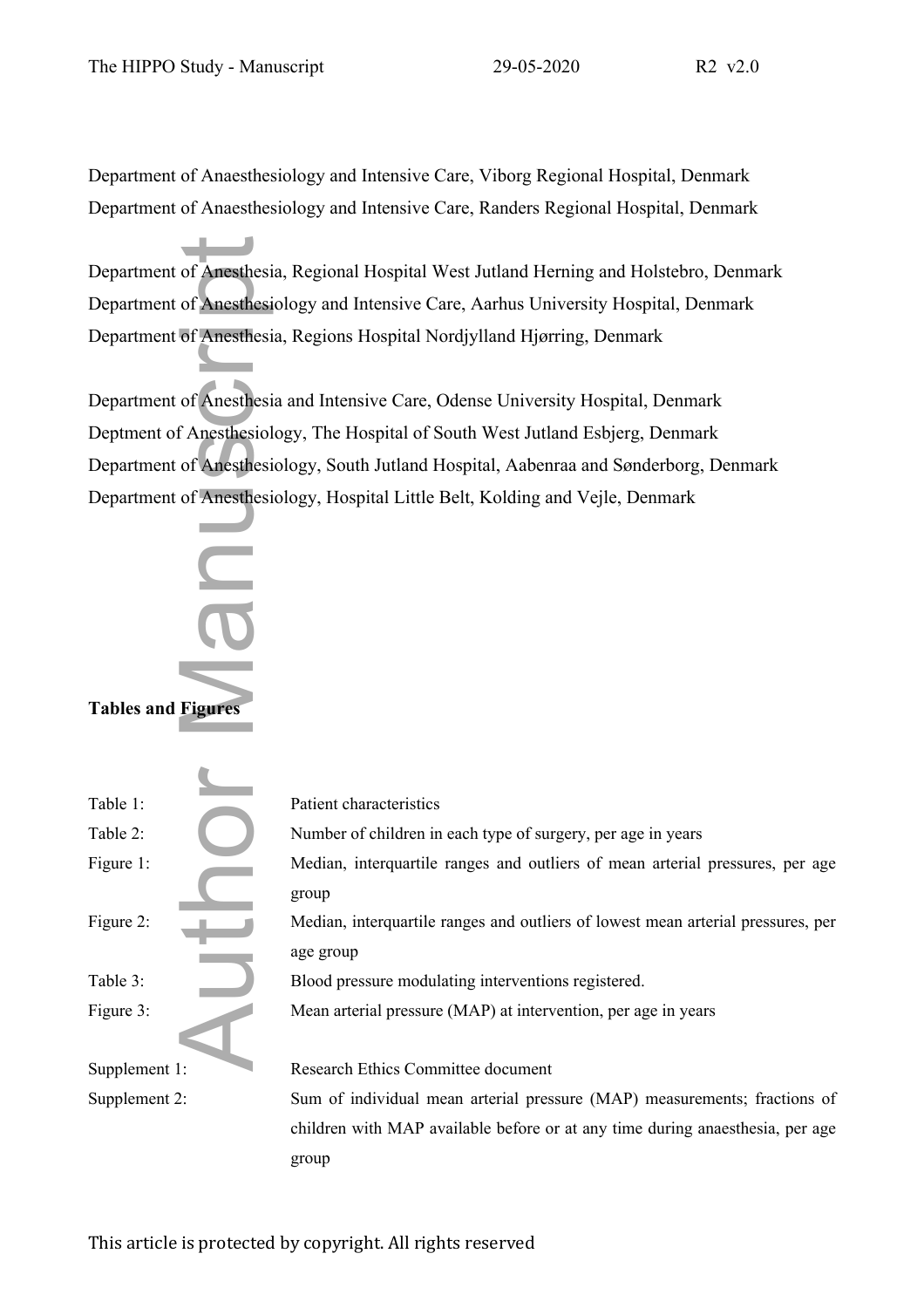**Process:**<br> **Philopheric Science Science Science Science Science Science Science Science Science Science Science Science Science Science Science Science Science Science Science Science Science Science Science Science Scien** 

References:

1. McCann ME, Schouten ANJ, Dobija N, Munoz C, Stephenson L, Poussaint TY, et al. Infantile postoperative encephalopathy: Perioperative factors as a cause for concern. Pediatrics. 2014;133(3):e751-e7.

2. Habre W, Disma N, Virag K, Becke K, Hansen TG, Johr M, et al. Incidence of severe critical events in paediatric anaesthesia (APRICOT): a prospective multicentre observational study in 261 hospitals in Europe. The Lancet Respiratory medicine. 2017;5(5):412-25.

3. Vutskits L, Skowno J. Perioperative Hypotension in Infants: Insights From the GAS Study. Anesthesia and analgesia. 2017;125(3):719-20.

4. Ringer SK, Clausen NG, Spielmann N, Ohlerth S, Schwarz A, Weiss M. Effects of moderate and severe arterial hypotension on intracerebral perfusion and brain tissue oxygenation in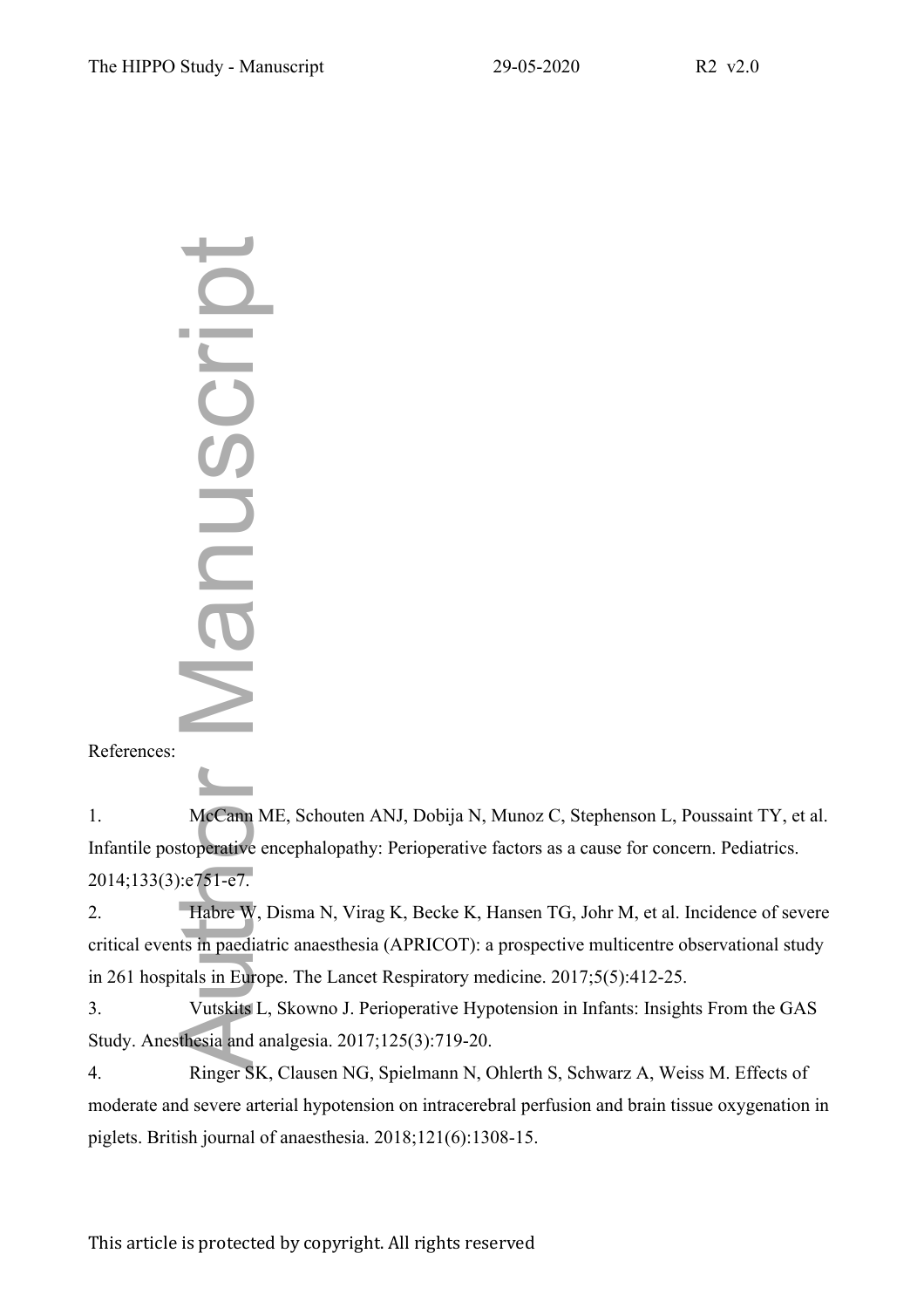5. McCann ME, Withington DE, Arnup SJ, Davidson AJ, Disma N, Frawley G, et al. Differences in Blood Pressure in Infants After General Anesthesia Compared to Awake Regional Anesthesia (GAS Study-A Prospective Randomized Trial). Anesthesia and analgesia. 2017;125(3):837-45.

6. Munting KE, van Zaane B, Schouten AN, van Wolfswinkel L, de Graaff JC. Reporting critical incidents in a tertiary hospital: a historical cohort study of 110,310 procedures. Canadian journal of anaesthesia = Journal canadien d'anesthesie. 2015;62(12):1248-58.

7. Nafiu OO, Kheterpal S, Morris M, Reynolds PI, Malviya S, Tremper KK. Incidence and risk factors for preincision hypotension in a noncardiac pediatric surgical population. Paediatric anaesthesia. 2009;19(3):232-9.

8. Weiss M, Hansen TG, Engelhardt T. Ensuring safe anaesthesia for neonates, infants and young children: what really matters. Arch Dis Child. 2016;101(7):650-2.

9. de Graaff JC, Pasma W, van Buuren S, Duijghuisen JJ, Nafiu OO, Kheterpal S, et al. Reference Values for Noninvasive Blood Pressure in Children during Anesthesia: A Multicentered Retrospective Observational Cohort Study. Anesthesiology. 2016;125(5):904-13.

10. Nafiu OO, Voepel-Lewis T, Morris M, Chimbira WT, Malviya S, Reynolds PI, et al. How do pediatric anesthesiologists define intraoperative hypotension? Paediatric anaesthesia. 2009;19(11):1048-53. 2011/21323.1435.<br>
2011/2324.743. The Winding KF, van Ziame B, Schoutten AN, van Wolfswirkel 1, de Graaff JC.<br>
Reporting critical inedeants in a tertiary hospital: a historical cohort study of 110,310 proc<br>
Canadian jound

11. Rhondali O, Mahr A, Simonin-Lansiaux S, De Queiroz M, Rhzioual-Berrada K, Combet S, et al. Impact of sevoflurane anesthesia on cerebral blood flow in children younger than 2 years. Paediatric anaesthesia. 2013;23(10):946-51.

12. Rhondali O, Juhel S, Mathews S, Cellier Q, Desgranges FP, Mahr A, et al. Impact of sevoflurane anesthesia on brain oxygenation in children younger than 2 years. Paediatric anaesthesia. 2014;24(7):734-40.

13. Michelet D, Arslan O, Hilly J, Mangalsuren N, Brasher C, Grace R, et al. Intraoperative changes in blood pressure associated with cerebral desaturation in infants. Paediatric anaesthesia. 2015;25(7):681-8.

14. Williams M, Lee JK. Intraoperative blood pressure and cerebral perfusion: strategies to clarify hemodynamic goals. Paediatric anaesthesia. 2014;24(7):657-67.

15. de Graaff JC. Intraoperative blood pressure levels in young and anaesthetised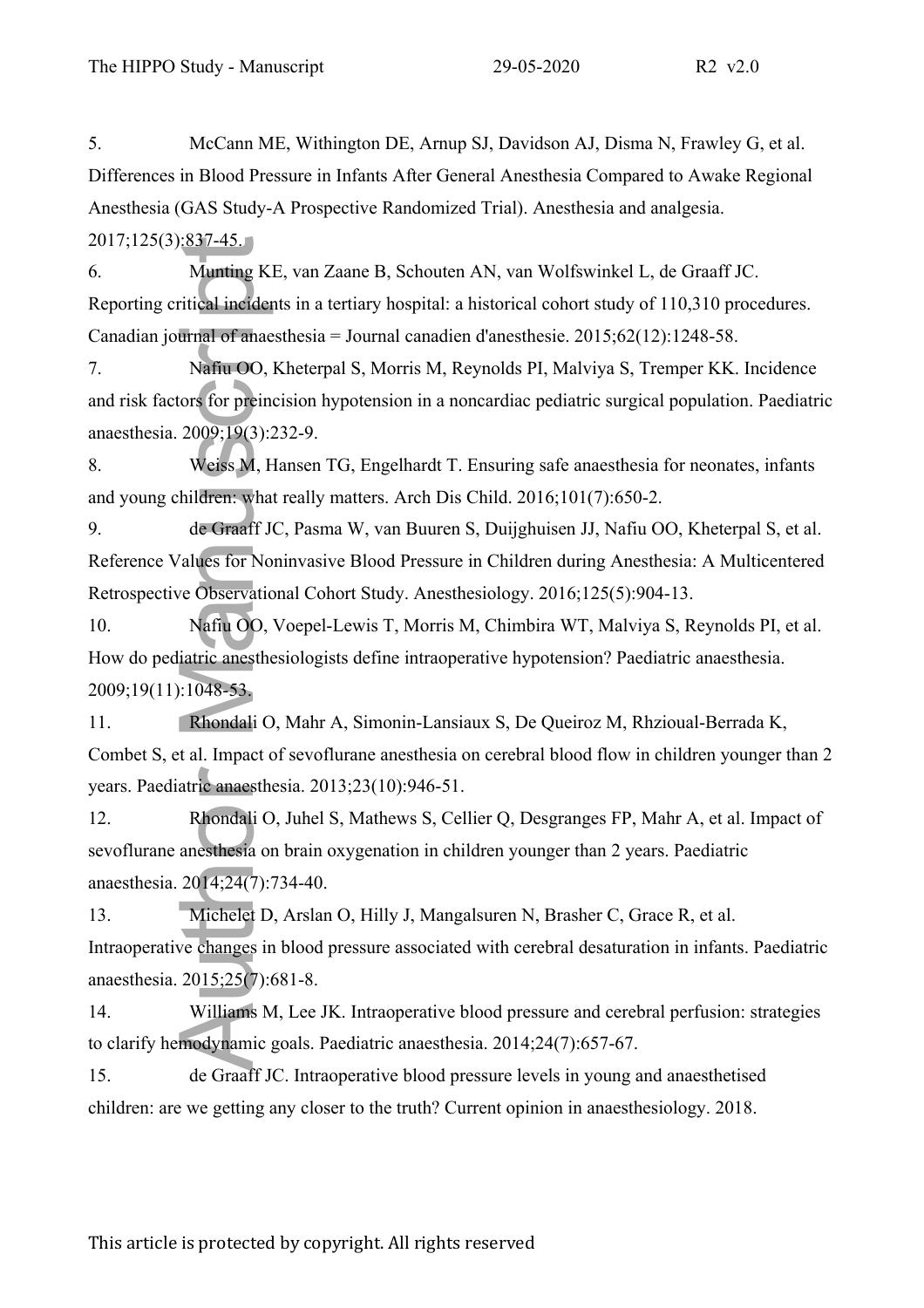# **Tables 1 + 2 + 3 + 4 version 1.1**

| Table 1: Patient characteristics: age in years; number of patients in each group; mean weight in kg $(\pm SD)$ ; ASA classification, total numbers per age |                                                                                                                                                          |               |         |            |                |                |        |                |           |                |             |                |            |                   |           |
|------------------------------------------------------------------------------------------------------------------------------------------------------------|----------------------------------------------------------------------------------------------------------------------------------------------------------|---------------|---------|------------|----------------|----------------|--------|----------------|-----------|----------------|-------------|----------------|------------|-------------------|-----------|
|                                                                                                                                                            | group; gender (male/female); status of prematurity (i.e. number of patients born before week 37), total numbers; Intravenous (i.v.) induction in percent |               |         |            |                |                |        |                |           |                |             |                |            |                   |           |
|                                                                                                                                                            | Airway-management (percentage), Maintenance (inhalational, total intravenous anaesthesia (TIVA), regional (peripheral/central blok as adjuvant to        |               |         |            |                |                |        |                |           |                |             |                |            |                   |           |
|                                                                                                                                                            | general anaesthesia), percentages                                                                                                                        |               |         |            |                |                |        |                |           |                |             |                |            |                   |           |
| Age                                                                                                                                                        | Number                                                                                                                                                   | Body-         |         | ASA, total |                |                | Gender | Prematurity    | I.v.      | Maintenance    |             |                |            | Airway management |           |
| in                                                                                                                                                         | of                                                                                                                                                       | weight        | numbers |            |                |                | (m/f)  | (status of)    | Induction | Inhalati       | <b>TIVA</b> | Regional       | <b>LMA</b> | <b>ETT</b>        | Spontaneo |
| years                                                                                                                                                      | children                                                                                                                                                 | $(kg \pm SD)$ |         |            |                |                |        |                | (% )      | on $(\%)$      | (% )        | (% )           | (% )       | (% )              | us $(\%)$ |
| $0^{\sum}$                                                                                                                                                 | 61                                                                                                                                                       | 7.1(2.5)      | 26      | 20         |                | $\overline{2}$ | 28/23  | 5              | 35        | 48             | 51          | $\overline{2}$ | 17         | 66                | 17        |
|                                                                                                                                                            | 68                                                                                                                                                       | 11.1(2.1)     | 38      | 19         | 6              | $\overline{0}$ | 42/25  | 12             | 32        | 30             | 65          | 5              | 31         | 58                | 10        |
|                                                                                                                                                            | 61                                                                                                                                                       | 13.3(2.1)     | 36      | 15         | 8              | $\mathbf{1}$   | 42/18  | 5              | 43        | 36             | 62          | $\mathbf{2}$   | 43         | 31                | 26        |
|                                                                                                                                                            | 61                                                                                                                                                       | 16.5(2.9)     | 32      | 14         | 9              |                | 42/19  | 5              | 40        | 28             | 67          | $\overline{4}$ | 44         | 24                | 32        |
|                                                                                                                                                            | 69                                                                                                                                                       | 17.7(2.4)     | 45      | 14         | 7              |                | 38/31  | 3              | 46        | 15             | 82          | 3              | 58         | 26                | 17        |
|                                                                                                                                                            | 58                                                                                                                                                       | 20.4(3.1)     | 37      | 15         | $\overline{4}$ | $\overline{0}$ | 36/22  | 3              | 60        | $\overline{4}$ | 92          | $\overline{4}$ | 55         | 26                | 19        |
| 6                                                                                                                                                          | 42                                                                                                                                                       | 24.2(5.4)     | 33      | 3          | 3              | $\overline{0}$ | 19/22  | $\overline{4}$ | 48        | 13             | 77          | 10             | 46         | 29                | 24        |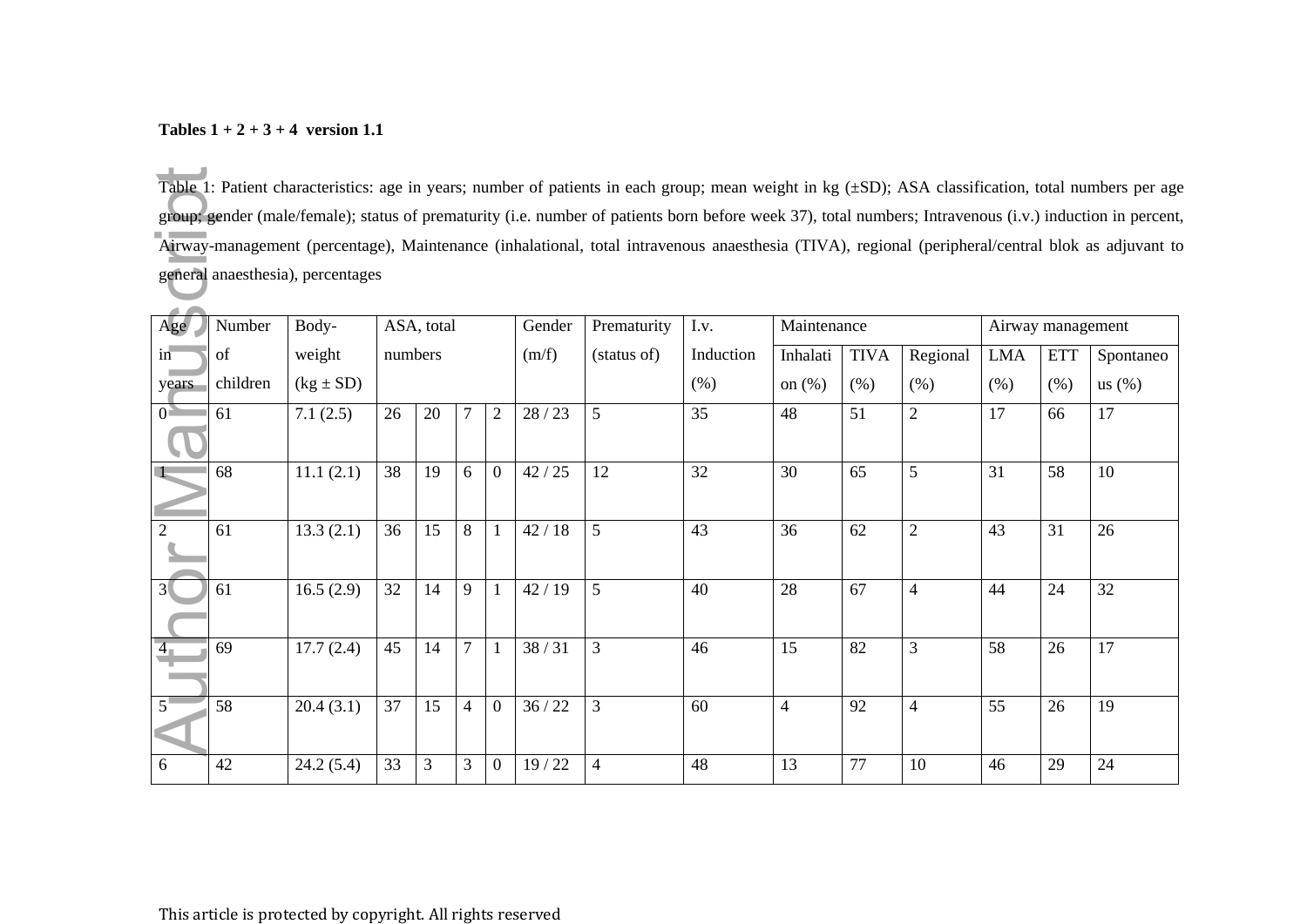| $\overline{7}$ | 53              | 27.2(5.9)                                                                            | 38              | 10              | $\overline{4}$ | $\overline{0}$ | 34/19           | $\overline{2}$ | 69             | 13              | 81               | 6              | 56 | 31              | 13              |
|----------------|-----------------|--------------------------------------------------------------------------------------|-----------------|-----------------|----------------|----------------|-----------------|----------------|----------------|-----------------|------------------|----------------|----|-----------------|-----------------|
|                |                 |                                                                                      |                 |                 |                |                |                 |                |                |                 |                  |                |    |                 |                 |
| $\overline{8}$ | 50 <sub>1</sub> | 30.6(8.3)                                                                            | $\overline{30}$ | $\overline{15}$ | $\overline{3}$ | $\overline{0}$ | $\frac{34}{16}$ |                | 59             | $\overline{13}$ | 83               | $\overline{4}$ | 52 | 28              | $\overline{20}$ |
|                | $\Box$          |                                                                                      |                 |                 |                |                |                 |                |                |                 |                  |                |    |                 |                 |
| 9              | 45              | 35.6(8.6)                                                                            | 29              | $\overline{15}$ | $\mathbf{1}$   | $\mathbf{0}$   | 26/19           | $\mathfrak{Z}$ | 67             | 5               | 93               | 2              | 51 | $\overline{35}$ | 14              |
|                |                 |                                                                                      |                 |                 |                |                |                 |                |                |                 |                  |                |    |                 |                 |
| 10             | 57)             | 37.0(8.7)                                                                            | 46              | $\overline{5}$  | 5              | $\mathbf{0}$   | 34/20           | $\overline{3}$ | 86             | $\mathbf{0}$    | 95               | 5              | 64 | $\overline{34}$ | $\overline{2}$  |
|                |                 |                                                                                      |                 |                 |                |                |                 |                |                |                 |                  |                |    |                 |                 |
| 11             | 50 <sup>7</sup> | 40.5(9.6)                                                                            | 36              | $\overline{8}$  | $\overline{2}$ | $\overline{0}$ | 31/19           | $\overline{2}$ | 90             | 13              | $\overline{85}$  | $\overline{2}$ | 49 | 39              | 12              |
|                |                 |                                                                                      |                 |                 |                |                |                 |                |                |                 |                  |                |    |                 |                 |
| 12             | 51              | 45.2(9.5)                                                                            | 37              | 8               | $\overline{5}$ | $\mathbf{0}$   | 29/22           |                | 84             | 14              | 80               | 6              | 38 | 48              | 14              |
|                |                 |                                                                                      |                 |                 |                |                |                 |                |                |                 |                  |                |    |                 |                 |
|                |                 |                                                                                      |                 |                 |                |                |                 |                |                |                 |                  |                |    |                 |                 |
|                |                 |                                                                                      |                 |                 |                |                |                 |                |                |                 |                  |                |    |                 |                 |
|                |                 |                                                                                      |                 |                 |                |                |                 |                |                |                 |                  |                |    |                 |                 |
|                |                 |                                                                                      |                 |                 |                |                |                 |                |                |                 |                  |                |    |                 |                 |
|                |                 | Table 2: Number of children in each type of surgery, per age in years                |                 |                 |                |                |                 |                |                |                 |                  |                |    |                 |                 |
| Age            | ORL*            | Neurosurgical Gastrosurgical Urological Orthopaedic Diagnostic Dental Plastics Other |                 |                 |                |                |                 |                |                |                 |                  |                |    |                 |                 |
|                |                 |                                                                                      |                 |                 |                |                |                 |                | procedures     |                 |                  |                |    |                 |                 |
| $\mathbf{0}$   |                 | $\mathbf{1}$                                                                         | 19              |                 |                |                | $\overline{4}$  | $\overline{2}$ | 12             | $\overline{0}$  | $\overline{4}$   | 13             |    |                 |                 |
| 1              | $18-1$          | 2                                                                                    | 11              |                 |                |                | 16              | 5              | 7 <sup>1</sup> | 2               | $\mathbf{1}$     | 11             |    |                 |                 |
| $\overline{2}$ | 13              | $\boldsymbol{0}$                                                                     | 10              |                 |                |                | $\overline{7}$  | $\overline{4}$ | 13             | $\mathfrak{Z}$  | $\mathbf{1}$     | 12             |    |                 |                 |
| 3              | 14              | $\boldsymbol{0}$                                                                     | 13              |                 |                |                | $\overline{3}$  | 11             | 8              | $\overline{0}$  | $\boldsymbol{0}$ | 13             |    |                 |                 |

| Age |    | ORL* Neurosurgical Gastrosurgical Urological Orthopaedic Diagnostic Dental Plastics Other |    |            |  |  |
|-----|----|-------------------------------------------------------------------------------------------|----|------------|--|--|
|     |    |                                                                                           |    | procedures |  |  |
|     |    |                                                                                           |    |            |  |  |
|     | 18 |                                                                                           | 16 |            |  |  |
|     |    | 10                                                                                        |    |            |  |  |
|     | 14 | 13                                                                                        |    |            |  |  |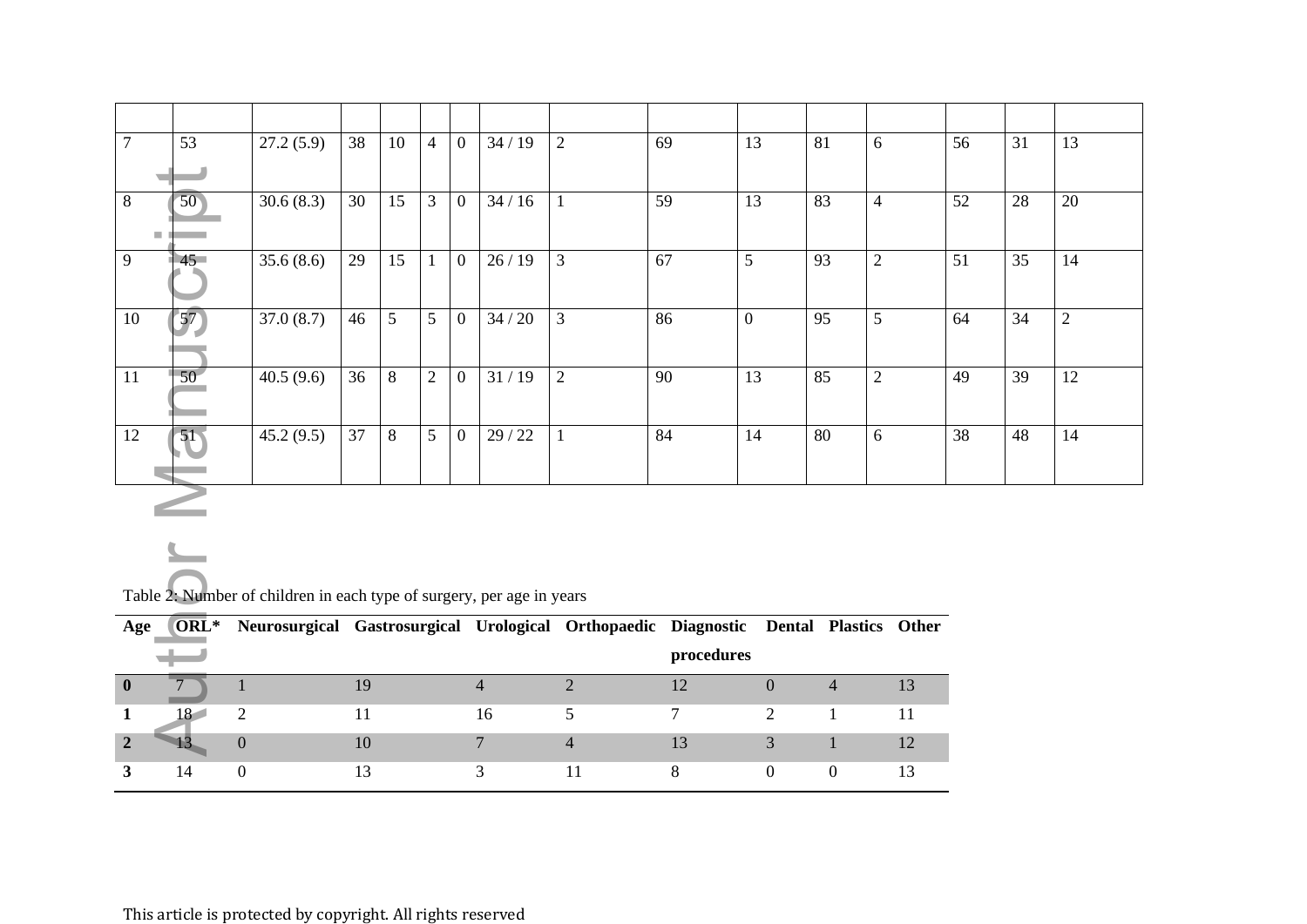| $\overline{4}$ | 14         |                | 10                          | 9              | 12  | 6  | 4        |                  | 10             |
|----------------|------------|----------------|-----------------------------|----------------|-----|----|----------|------------------|----------------|
| 5              | 7          | $\theta$       | 11                          | 3              | 12  | 12 | 2        |                  | 12             |
| 6 <sub>1</sub> | $\sqrt{8}$ | $\theta$       | $\mathcal{D}_{\mathcal{L}}$ | $\overline{4}$ | 16  | 3  |          | $\overline{0}$   | 9              |
|                | 9          | $\overline{0}$ | 6                           | 4              | 16  | 6  | 3        |                  | 10             |
| $\bf{8}$       |            | $\gamma$       |                             | 8              | 13  | 10 | $\theta$ | $\boldsymbol{0}$ | 9              |
| 9 <sup>1</sup> | $\sigma$   | $\Omega$       | 4                           | 3              | 18  | 3  | 3        |                  | 7              |
| <b>10</b>      | 6          | $\overline{0}$ | 8                           | 6              | 30  | 2  | 2        | $\boldsymbol{0}$ | $\overline{4}$ |
| 11             |            |                | 6                           | 8              | 14  | 2  | 3        | $\overline{2}$   | 8              |
| 12             | 10         |                | 6                           | 3              | 19  | 3  | 3        | 2                | $\overline{4}$ |
| <b>Sum</b>     | 124        | 9              | 111                         | 78             | 172 | 87 | 26       | 14               | 122            |

Table 3: Blood pressure modulating interventions registered. For each age group in years number of patients and interventions is shown (absolute numbers); type of intervention is specified

| $8^{\circ}$<br>$\boldsymbol{\theta}$ | $\mathbf{0}$                                                                                                                                | $\mathbf{Z}$   | 4                | 16         | $\mathfrak{Z}$          | 1              |
|--------------------------------------|---------------------------------------------------------------------------------------------------------------------------------------------|----------------|------------------|------------|-------------------------|----------------|
| 9                                    | $\boldsymbol{0}$                                                                                                                            | 6              | $\overline{4}$   | 16         | 6                       | 3              |
| 5<br>$\bf{8}$                        | $\overline{2}$                                                                                                                              | 5              | 8                | 13         | 10                      | $\overline{0}$ |
| $\overline{6}$<br>9 <sub>i</sub>     | $\boldsymbol{0}$                                                                                                                            | $\overline{4}$ | 3                | 18         | 3                       | 3              |
| 1 <sub>0</sub><br>6                  | $\boldsymbol{0}$                                                                                                                            | 8              | 6                | 30         | $\overline{2}$          | $\overline{2}$ |
| 7<br>11                              | $\mathbf{1}$                                                                                                                                | 6              | 8                | 14         | $\overline{2}$          | 3              |
| 10<br>12                             | $\mathbf{1}$                                                                                                                                | 6              | 3                | 19         | 3                       | $\overline{3}$ |
| <b>Sum</b><br>124                    | 9                                                                                                                                           | 111            | 78               | 172        | 87                      | 26             |
|                                      | Table 3: Blood pressure modulating interventions registered. For each age group in years num<br>numbers); type of intervention is specified |                |                  |            |                         |                |
| Age                                  | Number of patients                                                                                                                          | Interventions  |                  | Fluid boli | Vasoactive medications, |                |
| in years                             |                                                                                                                                             |                |                  |            | administration of       |                |
| $\mathbf{0}$                         | 3                                                                                                                                           | 8              | 5                |            | $\overline{3}$          |                |
| $\mathbf{1}$                         | 3                                                                                                                                           | 12             | $\overline{7}$   |            | 5                       |                |
| $\overline{2}$                       | $\overline{3}$                                                                                                                              | $\overline{3}$ | $\overline{2}$   |            | $\mathbf{1}$            |                |
| $\overline{3}$                       | $\mathbf{1}$                                                                                                                                | $\mathbf{1}$   | $\boldsymbol{0}$ |            | $\mathbf{1}$            |                |
| $\overline{4}$                       | $\mathbf{1}$                                                                                                                                | $\mathbf{1}$   | $\mathbf{1}$     |            | $\overline{0}$          |                |
|                                      | $\overline{2}$                                                                                                                              | $\overline{2}$ | $\overline{0}$   |            | $\overline{2}$          |                |
| 6                                    | $\mathbf{1}$                                                                                                                                | $\mathbf{1}$   | $\overline{0}$   |            | 1                       |                |
|                                      |                                                                                                                                             |                |                  |            |                         |                |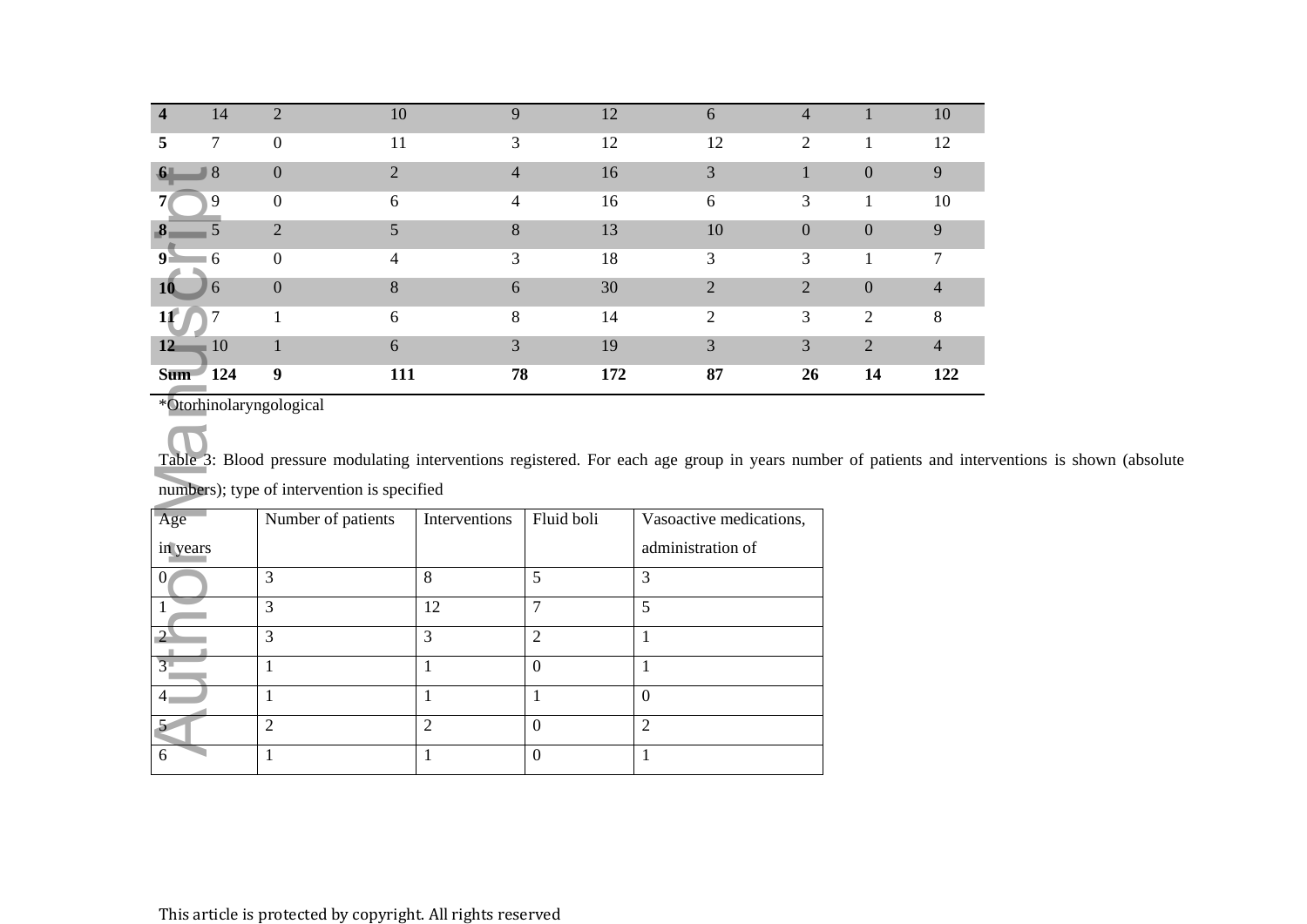|          |    |                 |                | 4  |
|----------|----|-----------------|----------------|----|
| $\Omega$ |    |                 |                |    |
| 0        |    | $\mathbf{\tau}$ |                | 6  |
| 10       |    | h               | $\overline{a}$ | ◠  |
|          |    | ⌒               |                | 2  |
| 12       |    |                 |                |    |
| Sum      | 32 | 49              | 20             | 29 |

**Auther Manuscript** 

Table 4: Sum of individual mean arterial pressure (MAP) measurements; fractions of children with MAP available before or at any time during anaesthesia, per age group

| Age in years | Number of children | Sum of individual MAP | Availability of pre-induction | Unavailability of MAP             |
|--------------|--------------------|-----------------------|-------------------------------|-----------------------------------|
|              |                    | measurements          | MAP, percent %                | measurements at any time absolute |
| -            |                    |                       |                               | numbers and percent % of children |
|              | 61                 | 492                   | 3(4.9)                        | 10(16)                            |
|              | 68                 | 641                   | 7(10.3)                       | 7(10)                             |
|              | 61                 | 370                   | 3(4.9)                        | 14(23)                            |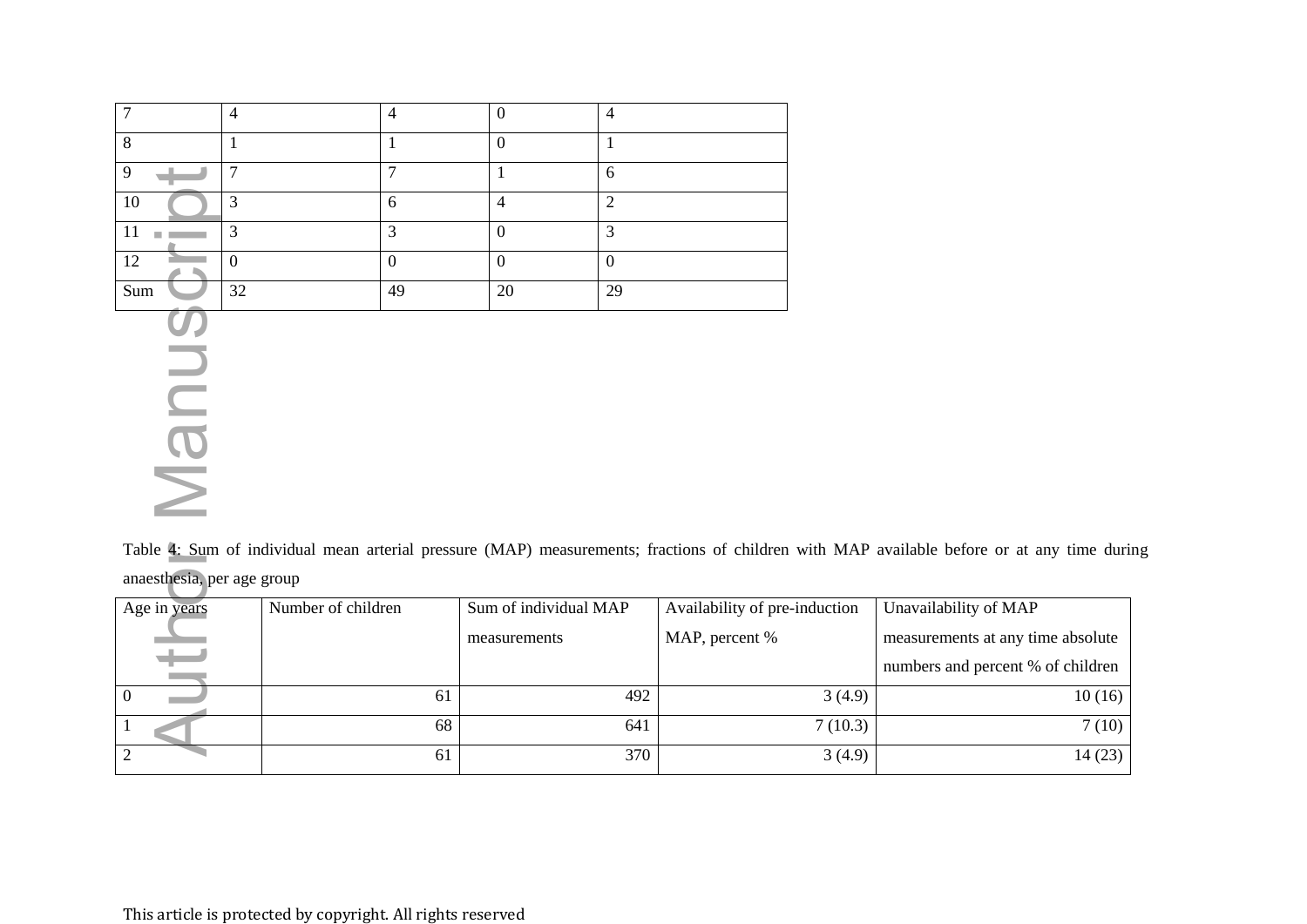| $\overline{3}$                | 61              | 476              | 10(16.4)             | 12(20) |
|-------------------------------|-----------------|------------------|----------------------|--------|
| $\overline{4}$                | 69              | 664              | 15(21.7)             | 6(9)   |
| 5 <sub>1</sub>                | $\overline{58}$ | $\overline{549}$ | 16(27.6)             | 8(14)  |
| 6 <sup>1</sup>                | 42              | 452              | 11(26)               | 4(10)  |
| $\overline{\overline{J}_{k}}$ | 53              | 508              | $\overline{17}$ (32) | 5(9)   |
| 8 <sup>3</sup>                | $\overline{50}$ | 478              | 13(26)               | 8(16)  |
| 9 <sup>1</sup>                | $\overline{45}$ | 646              | 27(60)               | 3(7)   |
| 10                            | $\overline{57}$ | 829              | $\overline{36(63)}$  | 0(0)   |
| $11 -$                        | $\overline{50}$ | 622              | 24(48)               | 1(2)   |
| $\overline{12}$               | $\overline{51}$ | 726              | 30(58)               | 3(6)   |
| Total                         | 726             | 7453             | 212(29)              | 81(11) |
|                               |                 |                  |                      |        |
|                               |                 |                  |                      |        |
|                               |                 |                  |                      |        |
|                               |                 |                  |                      |        |
|                               |                 |                  |                      |        |
| Author Ma                     |                 |                  |                      |        |
|                               |                 |                  |                      |        |
|                               |                 |                  |                      |        |
|                               |                 |                  |                      |        |
|                               |                 |                  |                      |        |
|                               |                 |                  |                      |        |
|                               |                 |                  |                      |        |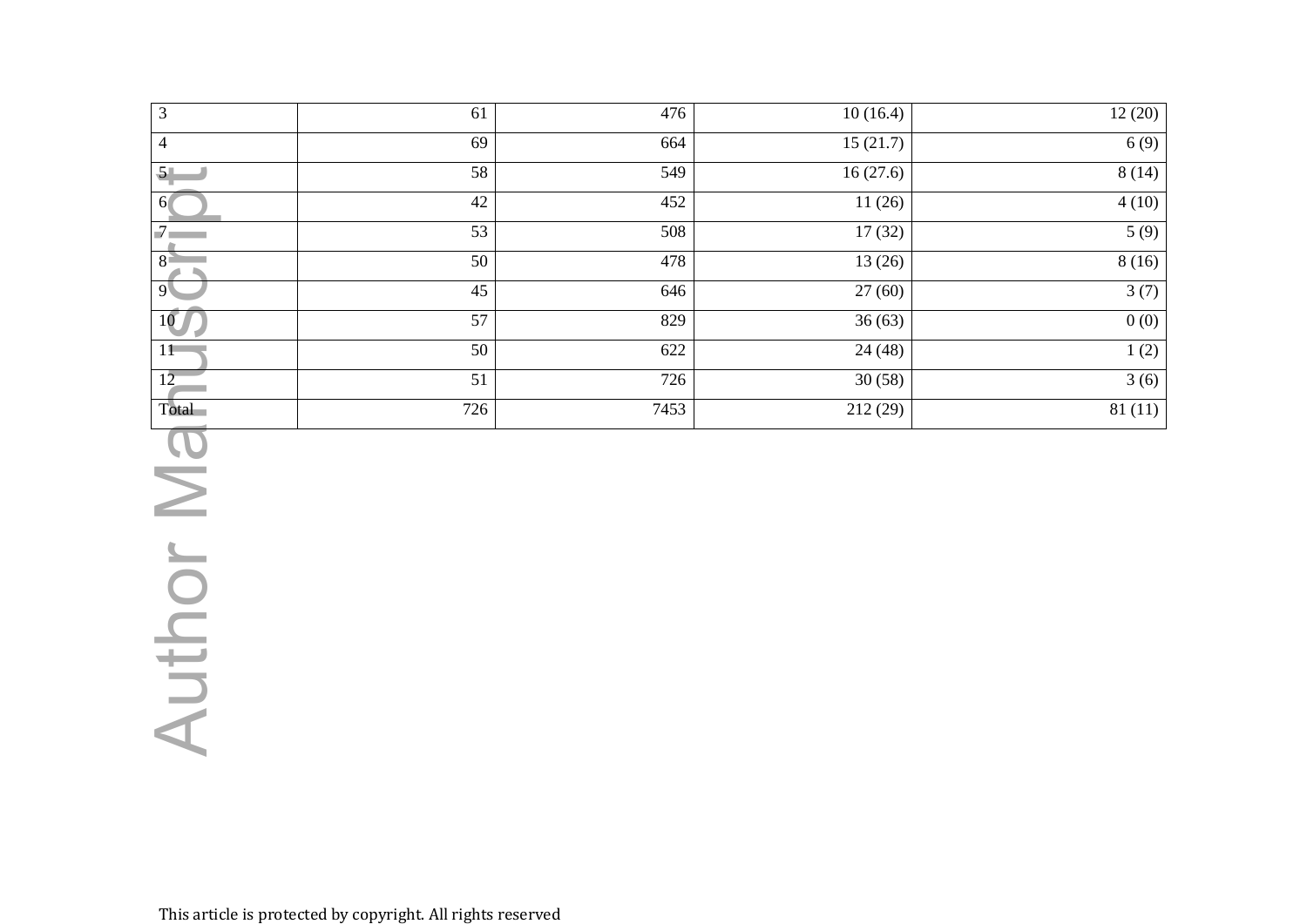

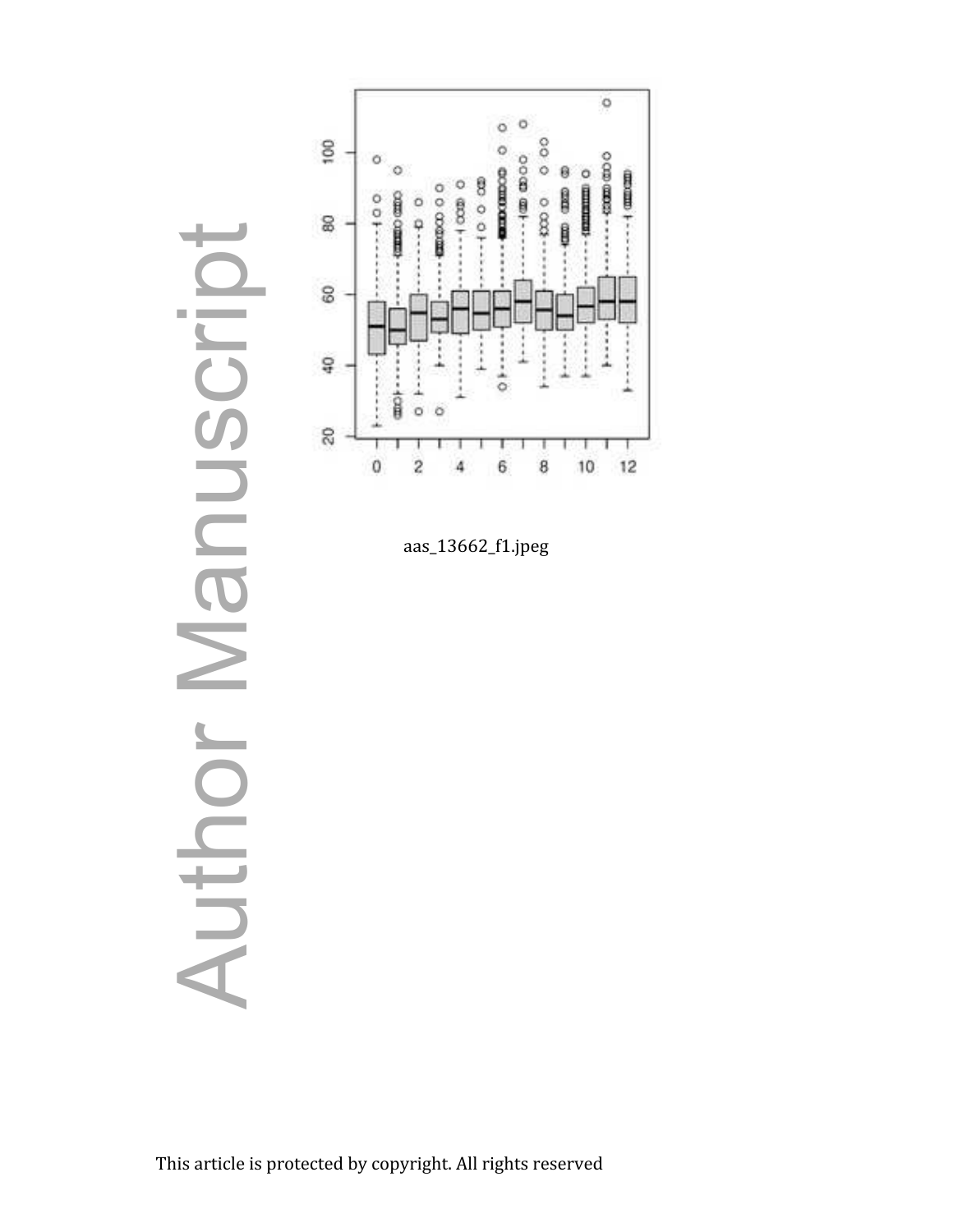